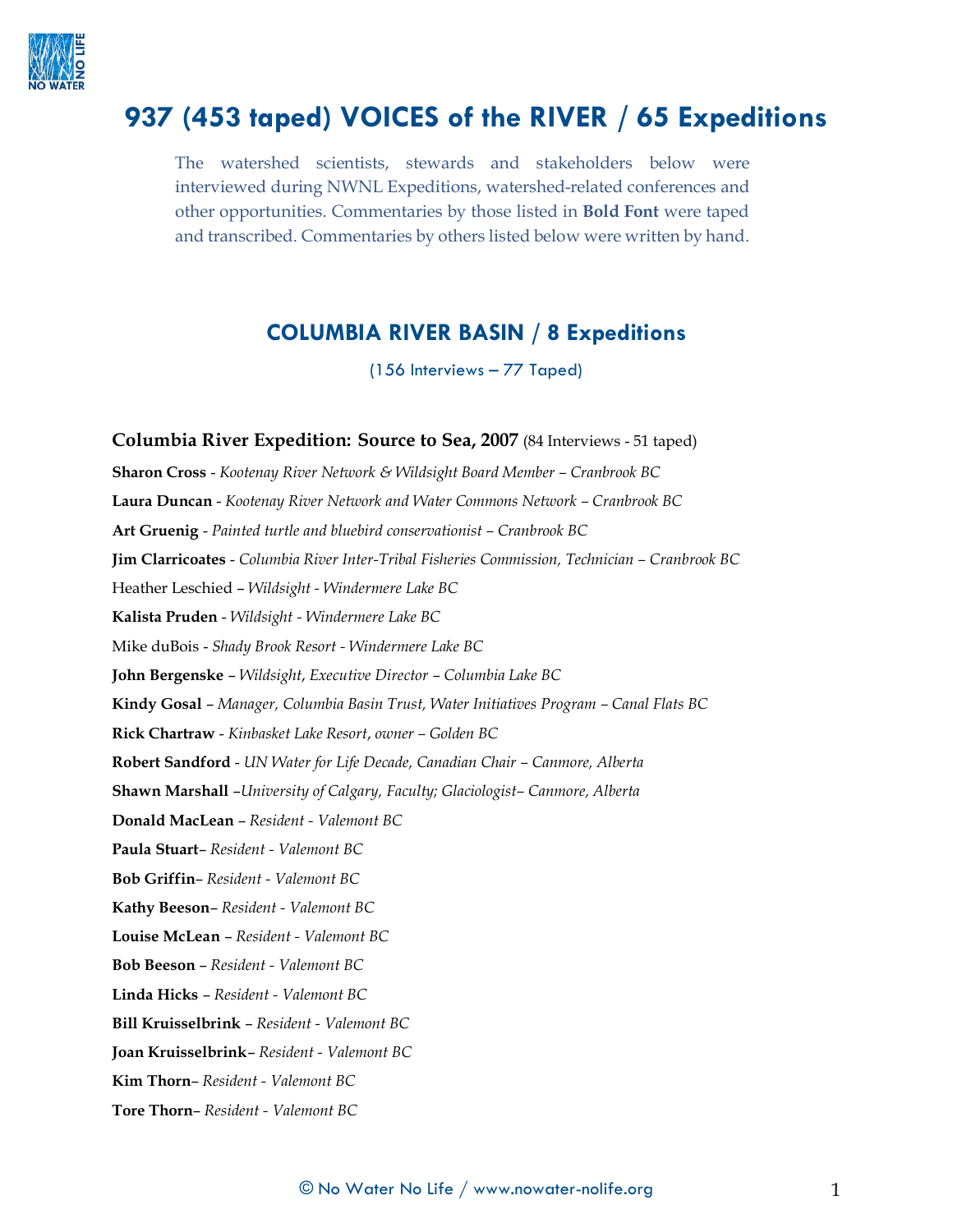

**Alex Osadchuck** – *farmer– Valemont BC* **Jean Osadchuck** – *farmer – Valemont BC* Andru McCracken - *Robson Valley Times, Editor – Valemont BC* Brian Guy - Sr. - *Geoscientist and Summit Environmental Consultant, Okanagan Valley - Vernon BC* Dr. Anna Warwick Sears - *Okanagan Water Stewardship Council, Coordinator* – *Vernon BC* Deana Machin - *Okanagan Nations Alliance, Fisheries Program Manager – Kelowna BC* Karen Bray - *BC Hydro*, *Fisheries Biologist – Revelstoke BC* Jennifer Yeow - *Slocan River Streamkeepers – Slocan BC* Eva Johansson - *Slocan River Streamkeepers – Slocan Park BC* **Corky Evans** - *BC Legislature (MLA) – Winlaw BC* Gerard Nellestijn - *Salmo Watershed Streamkeepers Society, President/Coordinator – Salmo BC* James Baxter - *BC Hydro Fish and Wildlife Compensation Prog., Fisheries Biologist – Salmo BC* John Bell - *BC Provincial Government*, *Fisheries Biologist – Salmo BC* Jeremy Baxter *- Fisheries Biologist Consultant – Salmo BC* **Pat Field** - *Fish and Wildlife Habitat Biologist, Sculptor – Castlegar BC* Valentine Field - *Kootenay Gallery, Executive Director – Castlegar BC* Raymond Masleck - *Trail Daily Times* Sarah Benson –*Trail Museum and Archives*, *Director – Trail BC* **William Duncan** - *Teck Cominco Metals, Ltd.*, *Senior Biologist – Trail BC* **Carol Ann Vanelli Worosz -** *Teck Cominco Metals, Ltd*., *Communications Manager – Trail BC* **Patti Bailey** - *Colville Confederated Nation* – *Colville WA* **Dan Audet -** *Dept of Interior - Upper Columbia - Lake. Roosevelt Project, Manager - Grand Coulee WA* **Don Odegard** - *Columbia-Snake River Irrigators Association, President - Richland WA* Libby Manthey - *Riverwalk Books - Wenatchee WA* **William D. Layman** - *Historian, Author of River of Memory - Wenatchee WA* **Susan Layman** - *Columbia Riverkeeper*, *Board Member – Wenatchee WA* **Greg Strom** - *Cle Elum Supplementation and Research Facility, Fish Culturist – Cle Elum WA* Susan Parker - *Wanapum Heritage Center Museum, Docent -Mattawa WA* **Gerry Pollet** - *Heart of America Northwest, Executive Director - Richland WA* Dan Haas - *Hanford Reach National Monument, Wild and Scenic Rivers Team Leader – Hanford WA* Greg Hughes - *U.S. Fish and Wildlife, Hanford Reach N. M. - Hanford WA* **Pat Arnold** - *Friends of White Salmon, Director – White Salmon River WA* **Jim Wells** – *AmeriCorps Director; Kayaker – Husum Falls, Trout Lake WA* **Brent Foster -** *Columbia Riverkeeper, Executive Director – Mt Hood OR* **Mike Parsley** – *USGS, Fishery and White Sturgeo,n Biologist* – *Mt Hood OR*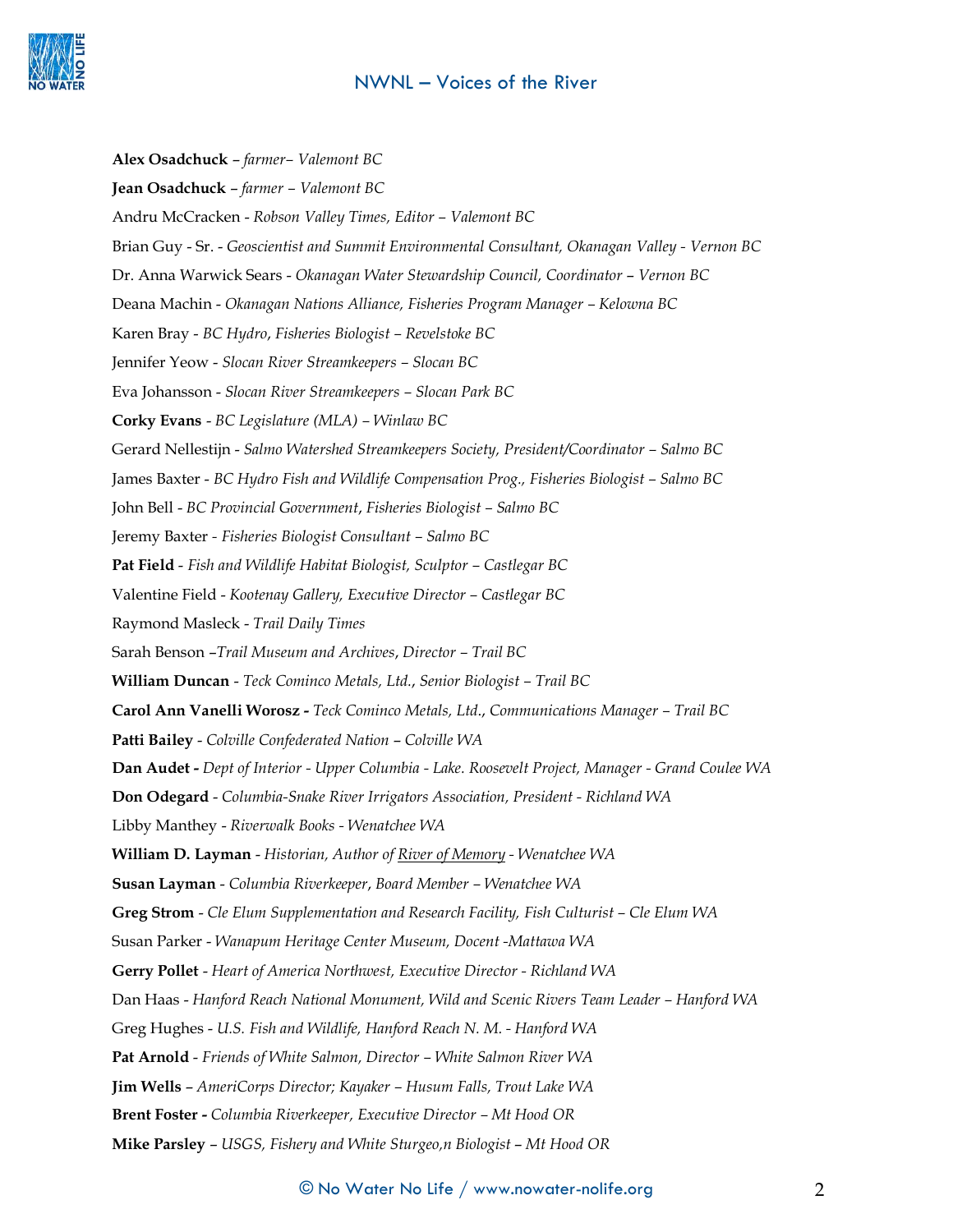

Susan Chandler - *The Grant Center International, Instructor – Portland OR* Esther Lev - *The Wetlands Conservancy, Executive Director - Portland OR* **Alexa Pengelly** – *Ecotrust*, *Salmon Nation Artists' Project Coordinator* - *Portland OR* Patrick Willis - *Jackson Bottom Wetlands Preserve, Executive Director - OR* Wenndi Friyder - *Art Advisor - Portland OR* Judy McNally - *Freelance Editor - Portland OR* Elizabeth Woody – *Ecotrust*, *Program Specialist; Author - Portland OR* **Dan Etra –** *EcoTrust, Citizenship Program Manager; Salmon Nation – Portland OR* **Paula Burgess** - *Wild Salmon Center, North American Project Director – Portland OR* **Sasha Twelker** - *Wild Salmon Center*, *Assistant/Mapmaker – Portland OR* David Wilkins - *Western Rivers Conservancy, Development Director* – *Portland OR* Phillip Wallin - *Western Rivers Conservancy, President – Portland OR* John C. Platt - *Columbia River Inter-Tribal Fish Commission, Deputy Director - OR* Chris Rauschenberg *- Blue Sky Gallery, Owner and Curator- Portland OR* Catherine MacDonald - *The Nature Conservancy, Director of Conservation Programs* – *Portland OR* **Polly Birge** - *Bureau of Environmental Services, Office of Sustainable Development – Portland OR* **George Exum** - *Friends of the River, Chair – Puget Island WA* **Dan Seers** - *Columbia River Clean Energy Coalition; Columbia River Keeper - Puget Island WA* **Wanda Brock** – *Friends of the River*, *6th generation Logging Family - Puget Island WA* **Franz Hiege**l – *Friends of the River*, *Resident– Puget Island WA* Kristin Lee - *Sierra Club, Oregon LNG Coordinator, Friends of the River Resident – Puget Island WA* **Ray Gardner -** *Chinook Nation*, *Chairman; American Rivers, Board Member* – *Cape Disappointment WA* **Jim Fisher** – *Drift Gill Net Fishery, Fisherman – Clifton OR* **Ted Messing -** *Columbia Riverkeeper, Member – Clifton OR* **Cheryl Johnson** - *Columbia Riverkeeper. Member – Clifton OR* David Pearson - *Columbia River Maritime Museum, Curator - Astoria WA*

#### **British Columbia Expedition, 2008** (10 Interviews – 5 taped)

**Valentine Field** - *Kootenay Gallery, Curator – Castlegar BC* Takaia Larsen – *Author* (*History of Teck Cominco) - Castlegar BC* **Pat Field** – *Nature Conservancy of Canada, Darkwoods Project, Coordinator – Castlegar BC* **Kalista Pruden -** *Wildsight - Windermere Lake BC* Gerry Nellestjin - *Salmo Watershed Streamkeepers Society, Coordinator - Salmo BC* 

#### $\copyright$  No Water No Life  $/$  www.nowater-nolife.org  $3$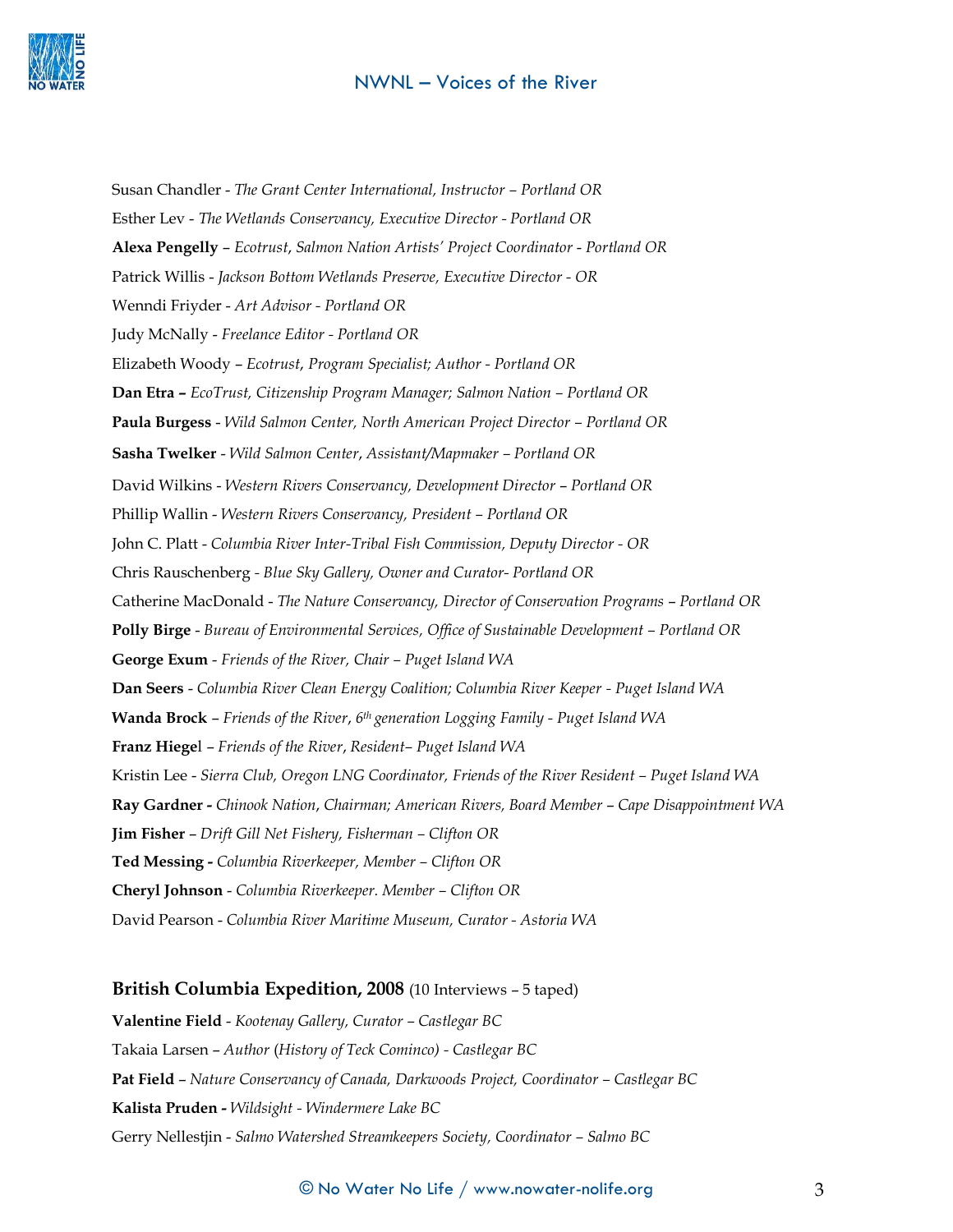

Anne DeGrace – *Hugh Keenleyside Dam Author - Castlegar, BC*

**Walter Volovsek** - *Waldie Environmental Reserve and Heron Reserve – Castlegar BC* Rick Chartraw - *Kinbasket Lake Resort, Owner* – *Golden BC* René J. Hueppi - *Upper Arrow Lake / Mulvehill Creek Wilderness Inn – Revelstoke BC* **Ellen Zimmerman** - *Ramsar Sponsor for Columbia Wetlands* & *Wildsight, Founder – Golden WA*

#### **Elwha Dam, Toutle R., Lower Columbia Estuary, 2011** (25 Interviews – 5 taped)

Dr. Hal Beecher - *Washington Dept. of Fish & Wildlife – Olympia WA* Susie Vanderburg - *WET Science Center, Environmental Educator - Port Angeles WA* **Yvon Chouinard** - *Patagonia Inc. founder, Author, Conservationist* - *Port Angeles WA* Dr. Timothy Kieron O'Mahony - *Univ. of Washington, LIFE Center* - *Port Angeles WA* Dr. Robert S. Young - *Western Carolina University. Coastal Geologist* - *Port Angeles WA* Dian Schostak - *Olympic Peninsula Visitor Bureau. Exec. Director* - *Port Angeles WA* Amy Kober - *American Rivers, President - Port Angeles WA* Nancy Bluestein Johnson - *Huxley College of Environment Program, Manager* - *Olympic Peninsula WA* David Graves - *National Parks Conservation Assoc., NW Program Manager* - *Olympic Peninsula WA* **Norm Vader** - *Johnson Ridge Observatory, Volunteer - Mt. St. Helens, Toutle WA* Bud Clark - *Lewis and Clark Historian - Cape Disappointment WA* Roger Wendlick - *Lewis and Clark Historian - Cape Disappointment WA* **Jim Sayce** - *Lewis and Clark Historian - Cape Disappointment WA* Lotsie "Clark" Holton - *William Clark Family Representative - Cape Disappointment WA* Richard C Holton - *American Rivers, Former Pres.; Meramec Watershed Alliance - Cape Disappointment WA* Eve Pearlmutter - *William Clark Family Representative - Cape Disappointment WA* **Ray Gardner** - *Chinook Nation, Chair; American Rivers, Board Member - Cape Disappointment WA* Sam Robinson - *Chinook Nation, Vice Chairman - Cape Disappointment WA* Peggy Disney - *Chinook Indian Nation, Council Member - Cape Disappointment WA* Kate Elliot - *Chinook Indian Nation, Council Member - Cape Disappointment WA* Jan Morgan - *Chinook Indian Nation, Office Manager - Cape Disappointment WA* Robert Kennedy *- Northern Native American Nation, Member - Cape Disappointment WA* Alexa Pengelly – *Ecotrust – Portland OR* Jack Graham - *Nature Photographer – Portland OR* **Gary Braasch** - *iLCP Conservation Photographer on Climate Change – Portland OR*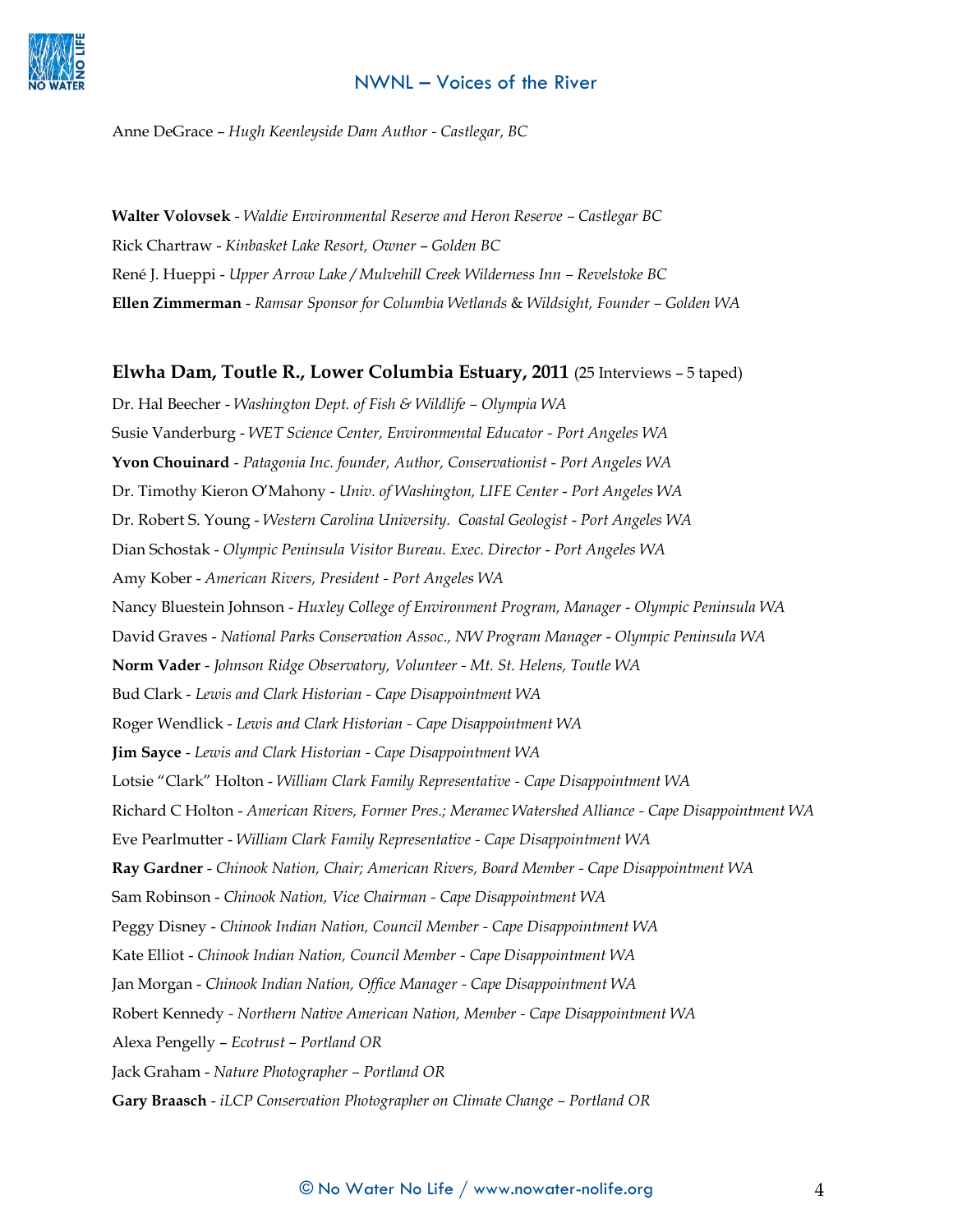

**CRB's Snake River, 2014** (24 Interviews – 16 taped)

**Darryll Olsen** - *Columbia-Snake River Irrigators Association – Kennewick WA*

**Rella Reimann** - *T & R Farms Inc*., C*o-owner* – *Lower Snake River WA* **Reid Reimann** - *T & R Farms Inc., Co-owner* – *Lower Snake River WA* **Mike Ritter** - *WA Dept. of Fish and Wildlife – Kennewick WA* **Bryan Jones** – *Dryland Wheat Farmer – Dusty WA* **David Doeringsfeld** - *Port of Lewiston, Manager – Lewiston ID* **Joseph Y. Oatman** - *Nez Perce Tribe, Dept. of Fisheries Resources Management – Lapwai ID* **Angela Sondenaa** - *Nez Perce Tribe Wildlife Management Program – Lapwai ID* **Rebecca Miles** - *Nez Perce Tribe, Executive Director – Lapwai ID* **Lynwood Laughy** - *Clearwater Valley Resident and Historian – Lewiston ID* **Pat Schweiger** - *Hells Canyon Jet Boat Tour, Captain - Lewiston ID* Aaron K. Penney - *Nez Perce Tribe Dept. of Fisheries Resources Management – Lapwai ID* **Jeremy Heft** - *Wolf Education and Research Center, Resident biologist – Winchester ID* **Ralph Steiner** - *Rapid River Fish Hatchery-Idaho Fish and Game, Manager – Boise ID* Kevin Lewis - *Idaho Rivers United - Conservation Program Director – Boise ID* **Cindy Busche** - *Boise Watershed Environmental Education Center – Boise ID* **F. S. "Buck" Ryan III** - *Snake River Waterkeeper - Executive Director – Boise ID* Chris Randolph - *Idaho Power Company, Dir. of Environmental Affairs – Boise ID* Brad Bowlin - *Idaho Power Company / Corporate Communications – Boise ID* Zachary Atkinson – *Idaho Power Company Hydro Operations, Generation Specialist – Boise ID* Tate Mason - *World Center for Birds of Prey - Peregrine Fund - Education Coordinator – Boise ID* **Matt Woodard** - *Trout Unlimited - Blackfoot River Home Initiative, Project Mgr. - Idaho Falls ID* Gregg Losinski - *Idaho Fish & Game - Regional Conservation Educator - Idaho Falls ID* Patrick Sheehy - *Westbank Anglers, River Guide - Jackson Hole WY*

#### **Transboundary Conference; Spokane River Basin, 2014** (6 Interviews - 0 taped))

Gerard Nellestijn - *Salmo Watershed Streamkeepers Society, President/Coordinator – Salmo BC* Patti Bailey - *Colville Confederated Nation - Colville WA* Kindy Gosal –*Columbia Basin Trust, Water Initiatives Program, Manager – Castlegar BC* Bryan Jones - *Dryland Wheat Farmer – Dusty WA* Andru McCracken - *Robson Valley Times, Editor – Valemont BC* Jack Nisbet *– Historian and Author – Spokane WA*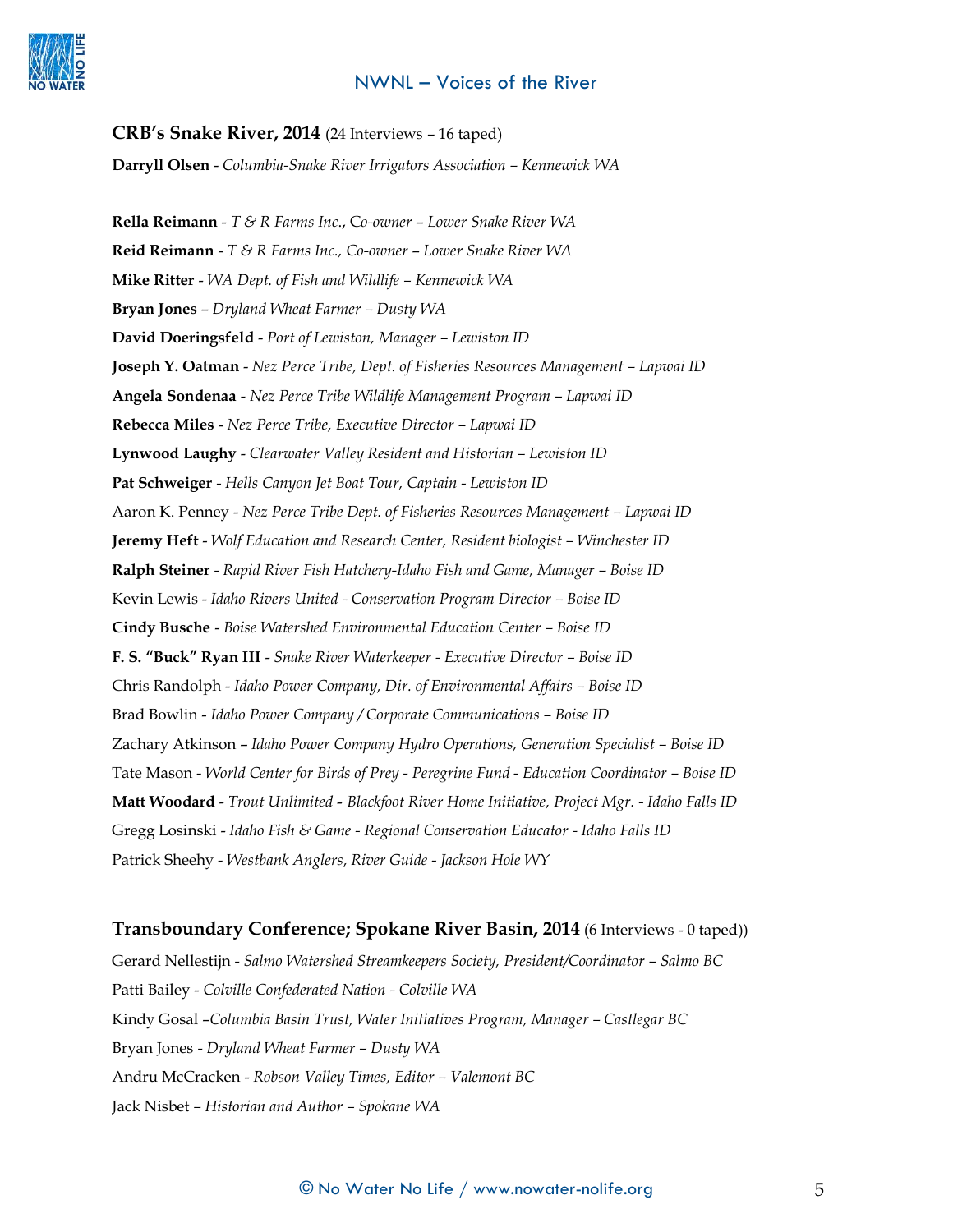## **The Palouse – Snake River Basin WA, Mar 2015** (3 Interviews - 0 taped)

Sam Mace - *Save Our Salmon, Director – Spokane WA*

Bryan Jones – *Dryland Wheat Farmer, Whitman County Conservation Board – Dusty WA* Francis Jones – *Retired Homestead Farmer - Dusty WA*

## **The Palouse – Snake River Basin WA & OR, May 2015** (1 interview – 0 taped)

Bryan Jones – *Dryland Wheat Farmer, Whitman County Conservation Board – Dusty WA*

#### **Oregon Tributaries Expedition – 2017** (3 Interviews – 0 taped)

Bill Pengelly – *Retired Engineer, Resident – Bend OR* Gussie Baker – *Photographer & Resident – Bend OR* John Baker – *Retired Cardiologist & Resident – Bend OR*

# **MISSISSIPPI RIVER BASIN / 12 Expeditions**

(259 Interviews - 172 Taped)

## **Mississippi River Flood Expedition, Missouri, & Arkansas 1993** (6 Interviews - 0 taped))

Janet Joggerst - *Inn Sainte Gemme Beauvais, Manager – Sainte. Genevieve MO* Karen Kulberg – *Artist & Main Street B&B, Co-owner – Sainte Genevieve MO* Ken Kulberg – *Main Street B&B, Co-owner – Sainte Genevieve MO* Alvin *- U. S. National Guard, Sand-bagger – Sainte Genevieve MO* Barbara Hankins *– Southern Hotel, Co-owner – Sainte Genevieve MO* Mike Hankins *– Southern Hotel, Co-owner – Sainte Genevieve MO*

#### **Yazoo Delta Expedition, Mississippi, 2008** (9 Interviews – 6 taped)

Alison Fast – *Barefoot Workshops, Instructor*, *Documentary Film-maker – Clarksdale MS* Chandler Griffin –*Barefoot Workshops, Director; Film-maker* – *Clarksdale MS* **Robert Birdsong** - *Clarksdale Fire Department, Historian - Friar's Point MS* **John Ruskey** - *Quapaw Canoe Company, Owner -* Clarksdale *MS* Roger Stolle - *Cat Head Delta Blues, Owner - Clarksdale MS* **Jerry Dixon** - *Miss Dell's Feed and Food Store - Clarksdale MS* **Bill Sheppard** - *Yazoo Mississippi Delta Levee Board, Assistant Chief Engineer - Clarksdale MS*

#### $\copyright$  No Water No Life  $/$  www.nowater-nolife.org  $6$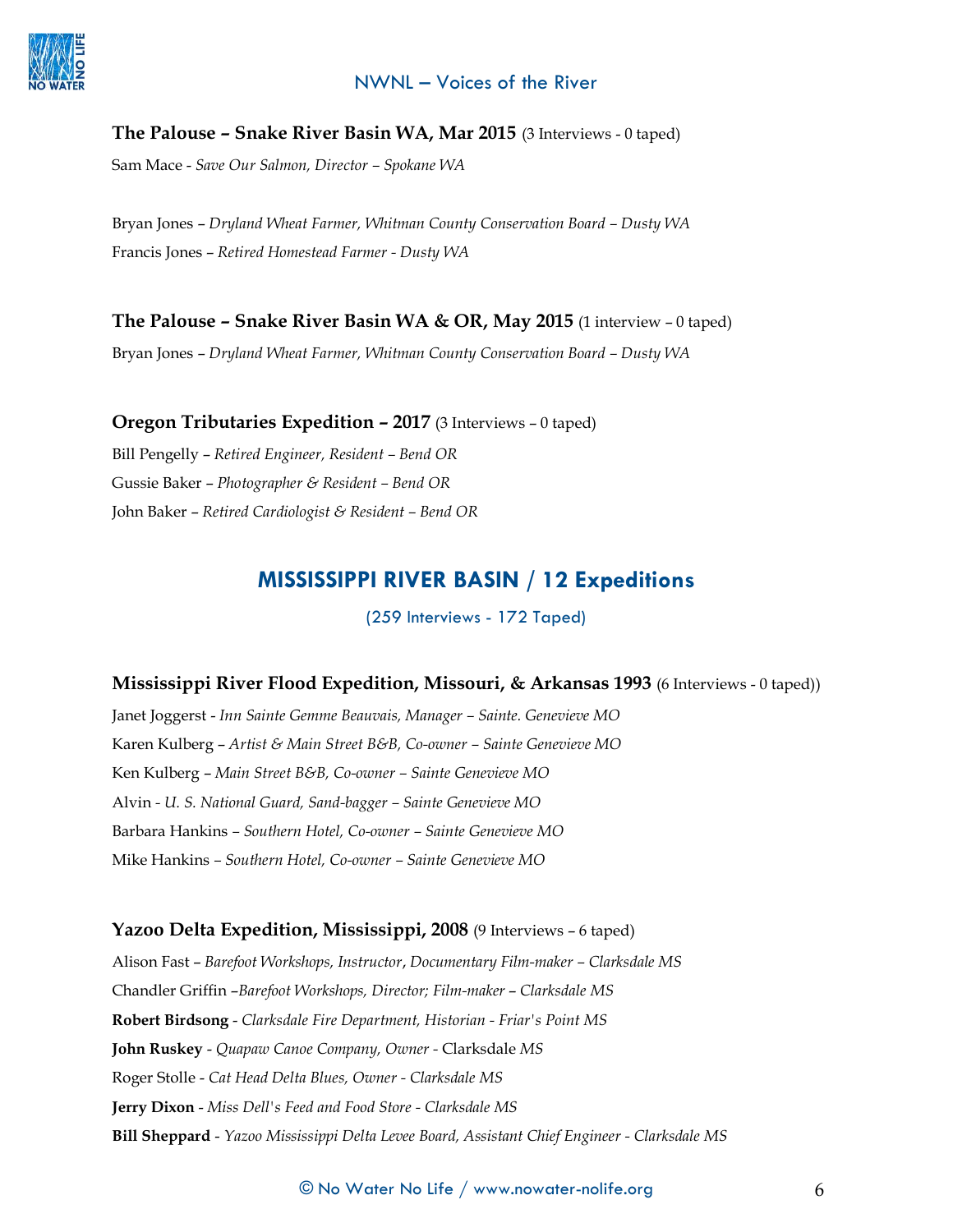

**Tim Wilkins** - *Yazoo Mississippi Delta Levee Board, Public Access Manager & Biologist - Clarksdale MS* **Sam L. Hobart Jr.** - *Yazoo Mississippi Delta Levee Board, Registered Forester – Clarksdale MS*

#### **Greater Yellowstone Ecosystem Expedition, 2008** (0 Interviews)

#### **Atchafalaya River Basin Expedition, 2011** (25 Interviews – 19 taped)

**Dr. Jay Hunter** – *Wetlands, Water Birds & Crawfish Lecturer – Baton Rouge LA.* **Dr. Bryan Piazza** - *The Nature Conservancy - Baton Rouge LA* **Dr. Paul Kemp** - *Baton Rouge Audubon Society - Baton Rouge LA* Karen Westphal - *Baton Rouge Audubon Society - Baton Rouge LA,*  **Drew Landry** – *Commercial craw-fisherman, Singer-Songwriter – Layfayette LA* **Dean Wilson** - *Atchafalaya River Basinkeeper - Placquemine LA* **Greg Guirard** - *Atchafalaya Photographer & Author – Placquemine LA* John Williams - *Pack and Paddle, Co-owner - Lafayette LA* Becky Williams - *Pack and Paddle, Co-owner - Lafayette LA* Craig Simon - *Atchafalaya Basin, Pilot - Placquemine LA* **C. C. Lockwood** – *Marsh Mission, Director; Photographer, Author – Baton Rouge LA* **Madeleine Cenac** - *Antiquarian Creole Decorator - Lake Martin LA* **Jim Fruge** - *Fisherman's Cove, Fish Processor - Henderson LA* **Captain Coerte Voorhees** *- Indian Bayou Wildlife Management & Reserve, Geologist & Guide -Lafayette LA* **Kim Voorhees** - *Atchafalaya Swamp, Indian Bayou, Guide – Lafayette LA* **Robert Romero** - *Cajun Fisherman and Inn Owner - New Iberia LA* **John Melasan** – *Commercial Shrimper - Delcambre Harbor LA* **Dennis, aka "Tattoo" -** *Commercial Shrimper - Delcambre Harbor LA* **David Melasan** - *Commercial shrimper - Delcambre Harbor LA* **Wilma Subra** - *Subra Inc., Owner; Chemist - Baton Rouge LA* Anthony Brown - *Surveyor and Historian – Morgan City LA* Reed Crappell - *Fisherman - Berwick LA* **Larry Eschete** *- L & A Seafood and Produce, Owner - Houma LA* **Adam Guidry** *- L & A Seafood and Produce, Owner - Houma LA* **Pat Landry** - *Continental Oil, former Supervisor - Grand Isle LA*

**Red & Canadian Rivers Expedition,** 2012 (39 Interviews - 33 taped) **Shelley Nutt** –*Texas Peanut Producers Board, Executive Director –SEJ, Lubbock TX*

#### $\copyright$  No Water No Life  $/$  www.nowater-nolife.org  $7$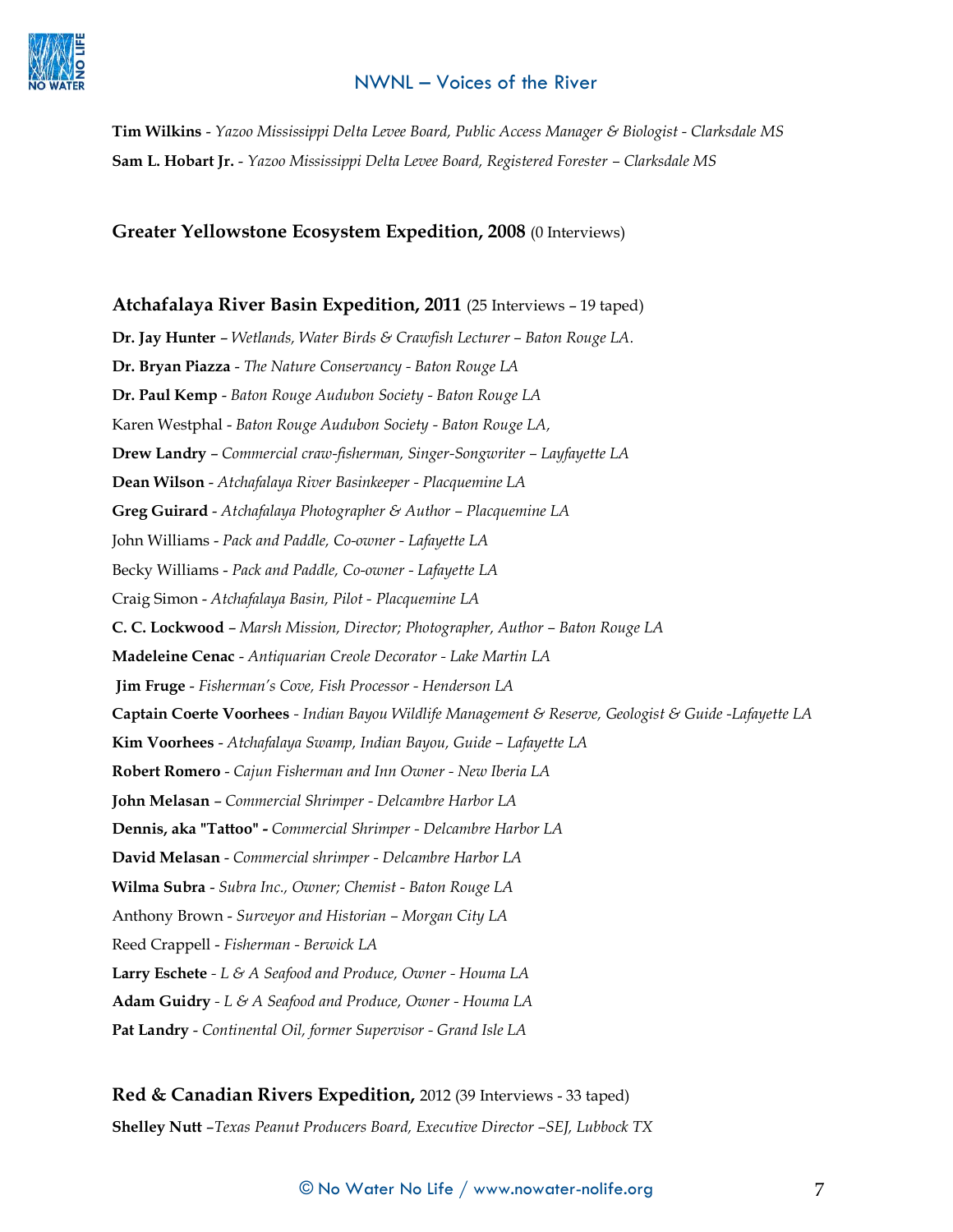

**Kristen Avery** - *Farming & Water Lecturer -SEJ, Lubbock TX* **Judy Reeves** - *Farming & Water Lecturer -SEJ, Lubbock TX* **Sherry Stephens** - *Farming & Water Lecturer -SEJ, Lubbock TX*

**Sharlene Leurig** - *Farming & Water Lecturer - SEJ, Lubbock TX* **Bob Kilmer -** *Matador Ranch, Manager - Motley County TX* **Jim Mahoney –** *Koch Industries, Executive Vice President – Motley County TX* **Jim Conkwright –** *High Plains Water Conservation District # 1, General Manager – Lake Allen Henry TX* **Dr. Rainwater –** *Texas Tech Interdisciplinary Research, Civil Engineer –SEJ, Lubbock TX* **Jayne Belnap** *– USGS, Research Scientist – SEJ, Moab UT* **Wayne Polley** *– Grassland and Soils Researcher – SEJ, Lubbock TX* **Compton Tucker** *– NASA – Goddard Space Flight Center, Senior Scientist – SEJ, Lubbock TX* **Ron Wildermuth** *– Orange County Indirect Potable Re-Use – SEJ, Orange County, CA* **Alfredo Armendariz** *– Sierra Club; US EPA, Region 6 – SEJ, West Texas* **Paxton Payton** *– USDA-ARS Cropping Systems Research Lab, Plant Physiologist – SEJ, Lubbock* **Dick Ault** *– Rockwell Endowed Chair in Plant and Soil Science – SEJ, Lubbock* **Seshadri Ramkumar** *– Texas Tech University, Non-Wovens & Advanced Materials Lab - SEJ, Lubbock* **Cynthia Barnett** – *Univ. of Florida College of Journalism & Communications, author (Rain) – SEJ, Florida* **Richard Ramirez** - *Cotton Farmer - Lubbock TX* **Nathan Simon** - *Llano Estacado Vineyard, Employee – Lubbock TX* **Joe Stevens -** *Buffalo Bookstore, Manager– Canyon TX*  **Sharon Stevens** *- Buffalo Bookstore, Manager - Canyon TX*  **Warren Stricker** - *Panhandle Plains Historical Museum, Archivist -* Canyon TX **Sharon Stephens** - *Buffalo Lake National Wildlife Refuge, Visitor – Canyon TX* **Jo Stephens** - *Buffalo Lake National Wildlife Refuge, Visitor – Canyon TX* **Brenda Martinez** - *Macdonald's Employee; Dust Bowl Branddaughter - Dalhart TX* **Tacqua Page** *- Best Western Motel, Manager - Dalhart TX* Nick Olson **–** *XIT Museum, Manager – Dalhart TX*  **Reed Echols** - *Woody Guthrie Folk Music Center, Curator - Pampa TX* **Cathy Corr** - *The Bucket Restaurant, Waitress - Canadian TX* **Rebecca Flowers** - *The Bucket Restaurant, Waitress - Canadian TX* **Steve Lowe** – *Dentist; Pecan Farmer - Glen Rose TX* Ms. Phyllis Dyer **–** *Watershed Protection Plan Watchdog - Vernon TX* **Howard Davies** - *Arche Winery, Oak Creek Vineyards, Owner - Saint Jo TX* **Kathy Whaley** - *Hagerman National Wildlife Refuge, Manager - Sherman TX*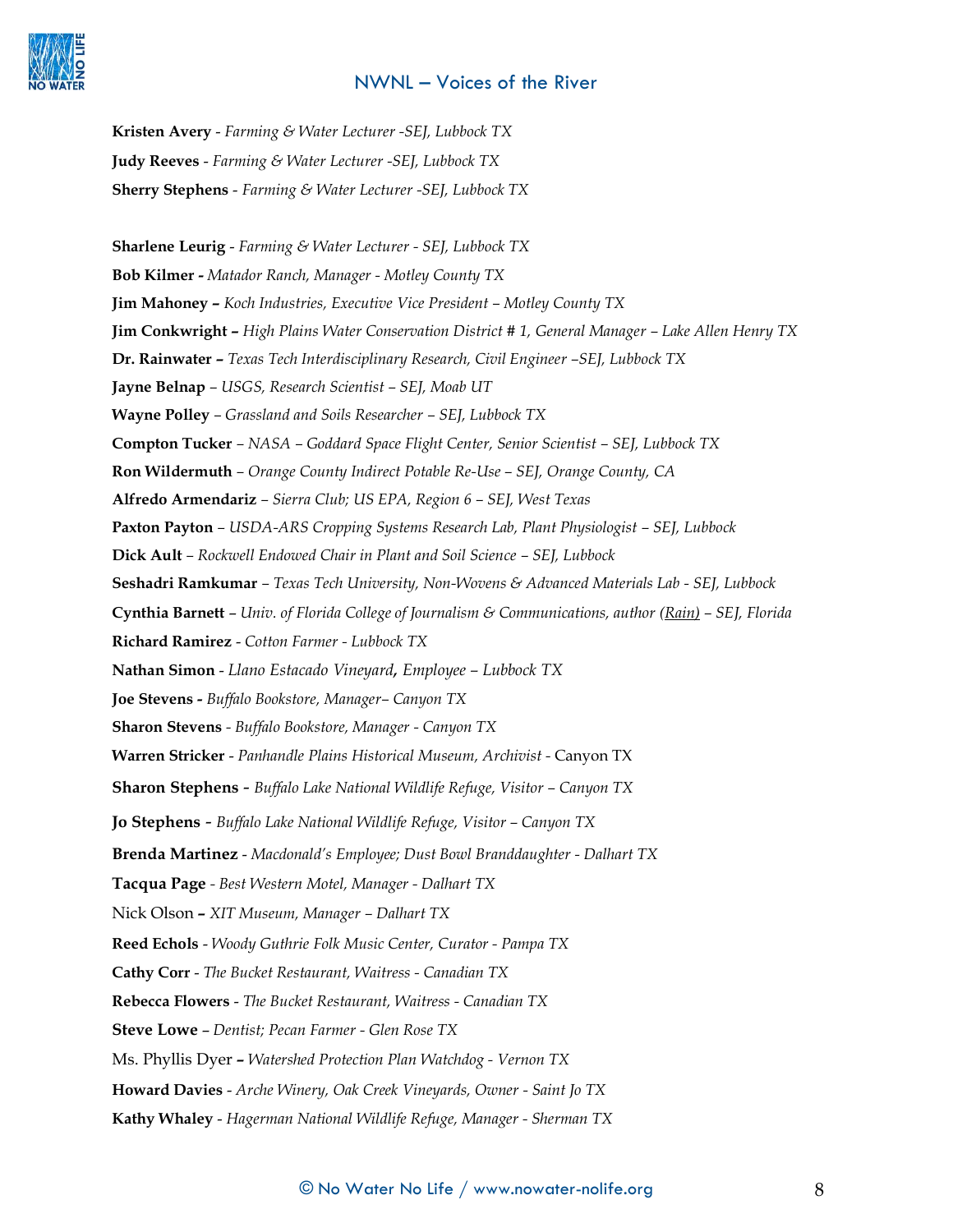

Jodie Gibbs – *Sand Mining Business, Employee - Hendrix OK*  Alan Ritchey – *Sand Mining Business, Employee - Hendrix OK* Authorine Jones - *Resident - Bluff OK*

Howard Turnel - *Farmer - Hugo OK*

#### **Upper & Mid-Mississippi River Expedition,** 2013 (32 Interviews- 23 taped)

**Melissa Peterson** - *Minnesota Historical Society, Site Supervisor - Little Falls MN* **Steve Mikkelson** - *Minnesota Pollution Control Agency - Brainerd MN* **Connie Cox** – *Itasca State Park, Senior Naturalist - MN* **Tom Coborn** - *Lake Itasca Boat Tours, USCG Captain and Owner - MN* **Ray Squires** - *St Croix River, Fisherman - MN* **Randy Devendorf** – *USACE, Chief of Environmental Planning - MN* **Gretchen Benjamin** - *The Nature Conservancy – La Crosse WI* **Tom Lukens** - *Kickapoo Valley Stewardship Network, Chairman - Viroqua IL* **Shelly Brenneman -** *Kickapoo Valley Stewardship Network - Viroqua IL* **Jessica Rizzolo** - *Kickapoo Valley Stewardship Network - Viroqua IL* **Dr. Laura Jackson** - *Univ. of Northern Iowa, Biology Professor – Cedar Falls IA* **Daryl Smith** - *Tallgrass Prairie Center, Director - Cedar Falls IA* Captain Chris Cowen - *Belle of the Rock, Pilot - Starved Rock State Park IL* **Eric Bryant** - *Village President - DePue IL* Deborah Gregg – *Tourist– Ste. Genevieve MO* Karen Kulberg – *Artist; Main Street B&B, Co-owner – Ste. Genevieve MO* Ken Kulberg – *Main Street B&B, Co-owner – Ste. Genevieve MO* **Robert Cail** - *US F&W, Kaskaskia Lock and Dam – Kaskaskia IL* James Hill – *USACE, Middle Mississippi NWR – Modoc IL* Dr. Mabel Purkerson - *Missouri Botanical Garden, Board Member – St Louis MO* **Patrick McGinnis** - *USACE Wildlife Biologist; The Horinko Group, Advisor on Water Resources - W Alton MO* **Richard C. Holton** - *American Rivers, former Pres.; Deer Creek Alliance, Ducks Unlimited – St Louis MO* Dr. James Brown - *Northwestern University, Anthropologist – St Louis MO* Dr. Mark Esarey - *Cahokia Mounds State Historic Site*, *Site Manager & Archeologist - IL* Ed Weilbacher - *Heartlands Conservanc*y, *Special Projects Manager - IL* **Dr. Gayle Fritz** - *Washington Univ., Mississippian Culture Anthropologist - Cahokia Mounds IL* **Daniel Burkhardt** – *Resident & Author (Missouri River Country*, *2013) – St Louis MO*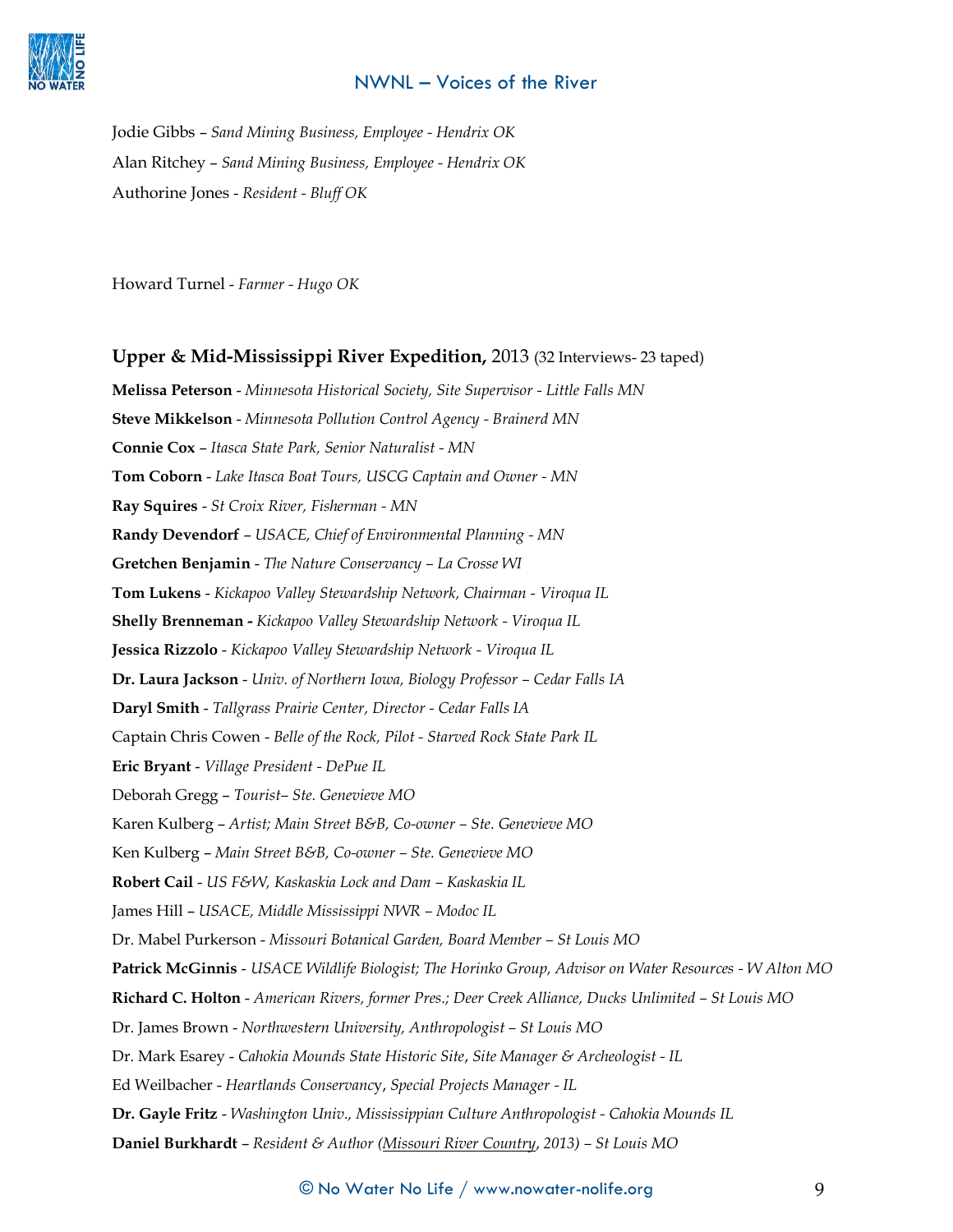

**Carla Wilson** - *EcoWorks Unlimited, President; Deer Creek Alliance, Mgr. – Deer Creek, St Louis MO*  **Deborah Frank** - *Deer Creek Watershed Alliance, Director; Missouri Botanical Garden, Staff – St Louis MO* **David Wilson** - *St. Louis Science Center, Education Director; East-West Council of Government – St Louis MO* **Warren Grace** - *America's Confluence, Executive Director - St Louis MO* **Rebecca Fink** – *USACE National Great Rivers Museum, Park Ranger - Alton IL*

#### **Tennessee & Ohio Rivers Expedition - SEJ, 2013** (50 Interviews – 37 taped)

**Jesse Purvis** - *New River Gorge NP, Aquatic Ecologist – Glen Jean WV* Greg Westman - *Dulcimer and Psalterie Musician - New River Gorge NP, WV*  **Jenny Newby** - *IJAMS Nature Center*, *Development Assistant - Knoxville TN* **Thomas W. Barnett** – *TVA, Coordinator of TN & OH Water Levels - Knoxville TN* **Travis Brickley** - *TVA, Public Relations – Knoxville TN* **Fredrick D. Brown** - *Sequoyah Nuclear Plant (TVA), Construction Administrator – SEJ, Chattanooga TN* **Mike Bradley** - *Sequoyah Nuclear Plant (TVA), Corporate Relations - SEJ, Chattanooga TN* Malinda Hanson - *Sequoyah Nuclear Plant, Public Relations - SEJ, Chattanooga TN* **Chris Reneau** - *Sequoyah Nuclear Plant, TVA representative – SEJ, Chattanooga TN* **Roger Witherspoon** – *Society of Environmental Journalists, Energy Reporter – SEJ, Chattanooga TN* **Anne Harris** - *TVA, Former Employee – SEJ, Chattanooga TN* **Steve Smith** - *Southern Alliance of Clean Energy, Executive Dir. – SEJ, Chattanooga TN* **John Carlin** - *Sequoyah Nuclear Plant - SEJ, Chattanooga TN* **Sandy Kertz** – *Community Resident – Chattanooga TN* **Dave Flessner** - *Community Resident – Chattanooga TN* **Tony Townsend** - *Chickamauga Dam, TVA Public Relations - Chattanooga TN* **Pam Sohn** - *Chattanooga Times Free Press, Opinion Editor - Chattanooga TN* Michael Marino – *JACOBS, "Green Southside" Operations Manager – Chattanooga TN* Ken Hays – *Southside Resident – Chattanooga TN* **Jerry Body** - *Resident - South Pittsburg TN* Pat Byington - *Wild South / Tennessee Wild Project - Cherokee National Forest TN* Ray Dennison - *Pal Harbor Marina, Owner - Guntersville AL* Carolyn Terry - *The Apron Museum, Owner - Iuka MS* **Morgan Turner** – *Waitress; soon-to-be TVA Employee - Iuka MS* **Gwen Griffith** *- Cumberland River Compact, Program Director - Nashville TN* **Paul Davis** - *Dept. of Environment & Conservation, Water Resources Consultant - Nashville TN* **Al Gore** - *Former Vice President of U.S. - Nashville TN* **Craig Owens** - *Metro Nashville Planning Dept. - Nashville TN*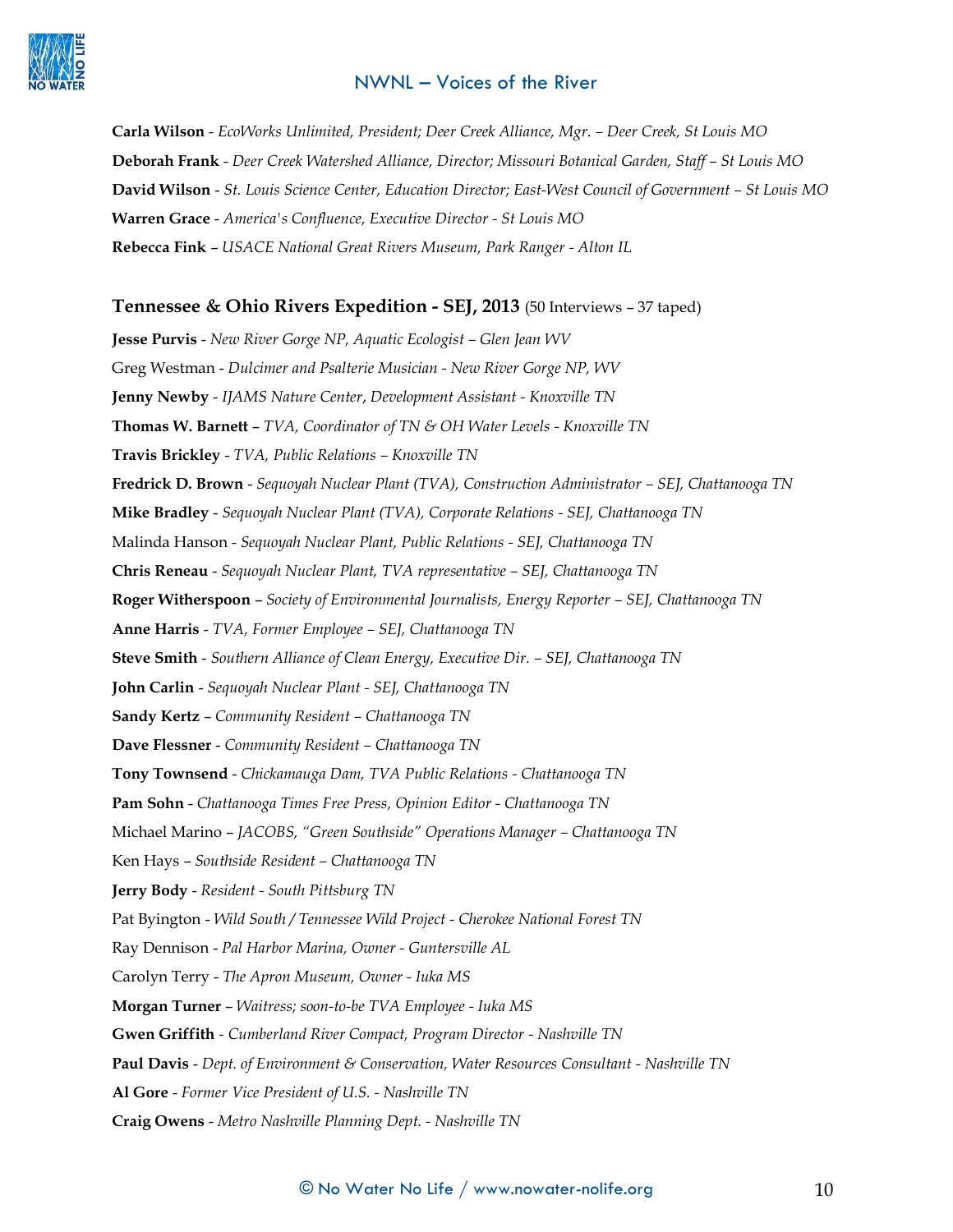

Carol Eimers - *TVA Coal Fly Ash Site, Swan Pond Rd., Support Services Manager - Kingston TN*  Kathryn Nash - *TVA Coal Fly Ash site on Swan Pond Rd., General Manager - Kingston TN* Duncan Mansfield – *TVA Coal Fly Ash site on Swan Pond Rd, Communications Consultant – Kingston TN* Neil Carriker - *TVA Coal Fly Ash site on Swan Pond Rd., Scientist - Kingston TN* **Lynnette Douglas** - *The American Pearl Museum, Owner - Birdsong TN* **James L. Evans Jr**. – *Pokey's Cafe & Bullfrog Bait Shop, Owner - Grand Rivers KY*

**Bob Maxwell** - *Former Grand Rivers Councilman - Grand Rivers KY* **Sally Guterriez** - *EPA Cincinnati Region, Technology Collaboration & Transfer – Cincinnati OH* **Rich Cogin** - *Ohio River Foundation, Director - Cincinnati OH* **Peter A. Tennant** - *Ohio River Valley Water Sanitation Commission*, *Executive Director - Cincinnati OH* **Charles C. Sommerville** - *Marshall Univ, College Dean; Ohio River Basin Alliance, Chair - Huntington WV* **Mark D. Kessinger** - *USACE Project Manager - Ohio River Basin Alliance (ORBA) - Huntington WV* **Robin Mahonen** – *Wheeling Warriors, Co-founders - Wheeling WV* **Ed Mahonen** – *Wheeling Warriors, Co-founders - Wheeling WV* **Eric Bowers** - *High School teacher - Wheeling WV* Mark R. Eddy - *Exogeny Radio Network, Research Director - Wheeling WV* Benjamin Stout - *Wheeling Jesuit University, Biology Professor – Wheeling WV* **Steve Novotny** - *SKKX Radio, Interviewer - Wheeling WV* **Douglas Shields** - *Pittsburgh City Councilman, President - Pittsburgh PA* **Bridget Shields** - *Marcellus Protest Grassroots, Co-Founder - Pittsburgh PA* **Gloria Forouzan** - *Center for Progressive Leadership, Marcellus Protest - Pittsburgh PA* **Loretta Weir** - *Marcellus Protest, Communities for Rights in Environment - Pittsburgh PA*

#### **Lower Mississippi River Basin, SEJ, 2014** (45 Interviews – 32 taped)

Dan Borne - *LA Chemical Association, President - SEJ, Geismar LA* Dan Toczniak - *American Chemical Council – SEJ, Geismar LA* Celena Cage - *LA Dept. Environmental Quality, Enforcement Administrator - SEJ, Geismar LA* Bryan Johnston - *LA Dept. Environmental Quality - SEJ, Geismar LA* Kim Nibarger – *United Steelworkers* – *SEJ, Geismar LA* David Gray – *EPA, Region 6* – *SEJ, Geismar LA* **Tim Wheeler –** *The Baltimore Sun, Reporter – SEJ, New Orleans LA* **Ellen Gilinsky** *– EPA Office of Water, Senior Policy Advisor - SEJ, New Orleans LA* **Patrick Parenteau** *– Vermont Law School, Prof of Law and Senior Counsel - SEJ, New Orleans LA* **Michelle Perez –** *World Resources Institute, Senior Associate Water Quality - SEJ, New Orleans LA*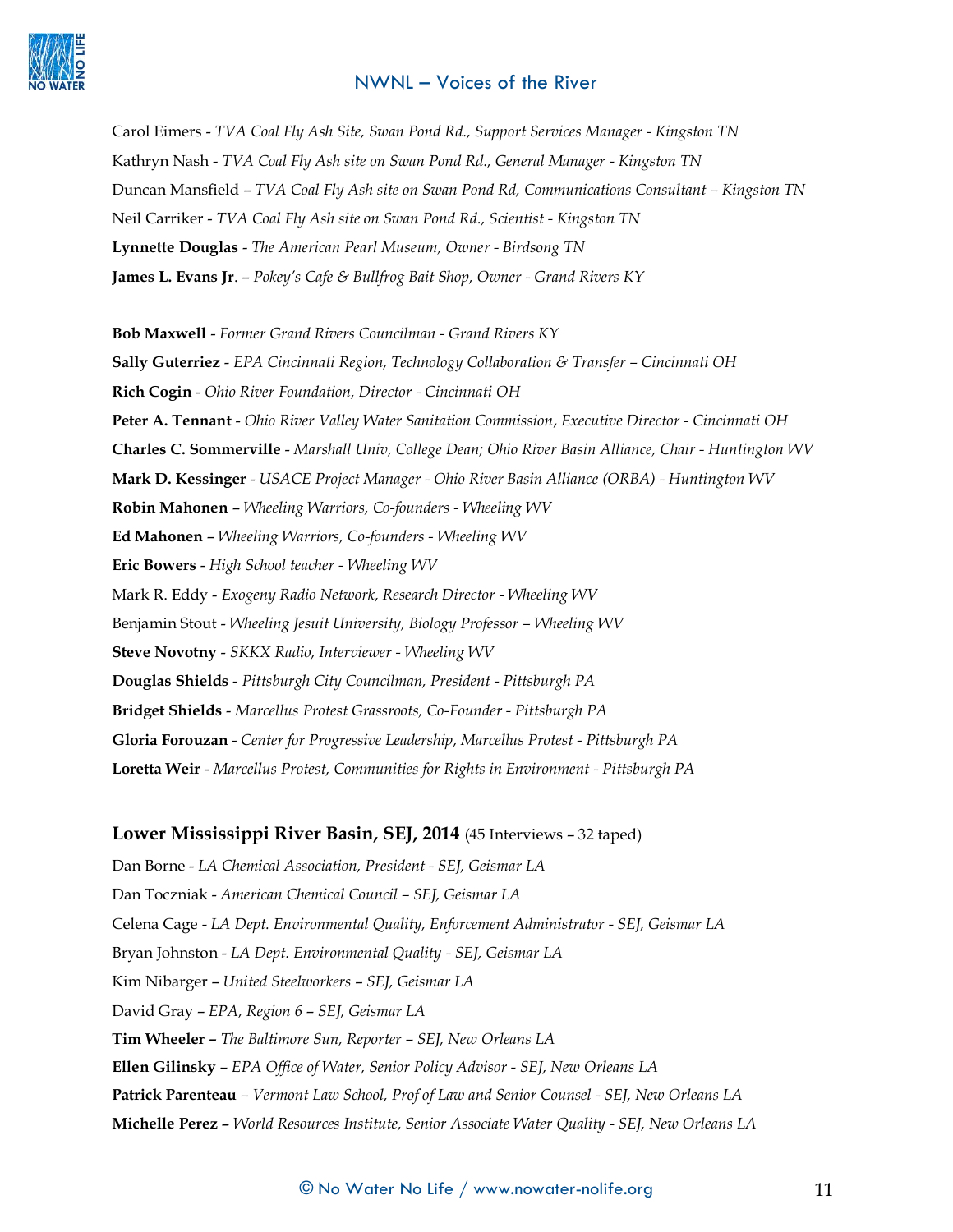

**Nancy Rabalais –** *Louisiana Universities Marine Consortium, Executive Director SEJ, New Orleans LA* **Cynthia Barnett** - *U of Florida College of Journalism & Communication, author (Rain) – SEJ, New Orleans LA* **Jay Famiglietti** *- NASA, Jet Propulsion Laboratory, Senior Water Scientist – SEJ, New Orleans LA* **Christiana Peppard** – *Fordham University, Professor; Author – SEJ, New Orleans LA* **Matt Weiser** – *The Sacramento Bee, Senior Writer – SEJ, New Orleans LA* **Rebecca Catalanello** – *The Times-Picayune, Health Reporter – SEJ, New Orleans LA*

**George Barisich** – *Louisiana Shrimp Association, President – SEJ, New Orleans LA* **James Diaz** – *Louisiana State U, Dept of Environmental Sciences, Program Director – SEJ, New Orleans LA* **Emily Harville** – *Tulane University, Professor* – SEJ, New Orleans LA **Patrick Juneau** – *BP Deepwater Horizon Oil Spill, Attorney and Claims* – SEJ, New Orleans LA **Ann Rolfes** - *Louisiana Budget Brigade* – *New Orleans LA* **Greg Miller** - *USACE New Orleans, Planning Division –Port of New Orleans LA* John Adornato *- Jean Lafitte National Historic Park, NPS Conservation Association – Barataria LA* **Amanda Moore** - *Restore the Mississippi Delta, Deputy Director* – *New Orleans LA* **Audrey Trufant-Salvant** – *Plaquemines Parish Councilwoman - LA* Jonathan Henderson – *Gulf Restoration Network* – *New Orleans LA* Capt. Shane Mayfield – *Fishing Boat, captain – Venice Marina LA* **Jamie Dardar** – *Fisherman & Climate-change Refugee – Isle de Jean Charles LA* **Linda Cooke** – *Bayou Corne Resident - Atchafalaya Basin LA* **Sandra Crochet** - *Bayou Corne Resident - Atchafalaya Basin LA* **Dean Wilson** - *Atchafalaya Basinkeeper - Placquemine LA* **Marylee Orr** - *Louisiana Environmental Action Network (LEAN), Exec. Director - Baton Rouge LA*  **Paul Orr** - *Lower Mississippi Riverkeeper - Baton Rouge LA* **Michael Orr -** *Louisiana Environmental Action Network (LEAN), Communications Dir. - Baton Rouge LA* **Bryan P. Piazza** - *The Nature Conservancy, LA, Director, Author (The Atchafalaya Basin) - Baton Rouge LA* **Paul Kemp** – *Louisiana State U. Professor; SE Louisiana Flood Protection Authority; Audubon – Baton Rouge LA* **Kenwood Kennen** - *Shady Tree Inn, Owner; Retired Lawyer – St. Francisville LA* Speed Bancroft – *Giles Island, Resident – Vidalia LA* **Kent Parrish** - *USACE Mississippi River Levees, Senior Project Manager - New Orleans LA* **Noah Broman** – *USACE Mississippi Division's Dam & Levee Production Center, Director - New Orleans LA* **Tommy Hengst** - *USACE River Branch Operations, Chief – New Orleans LA* Peggy Pierpont – *Resident & Kayaker – Natchez MI* Adam Elliot - *Quapaw Canoe Company, Guide - Natchez MI*

**John Ruskey** - *Quapaw Canoe Company, Director - Clarksdale MS*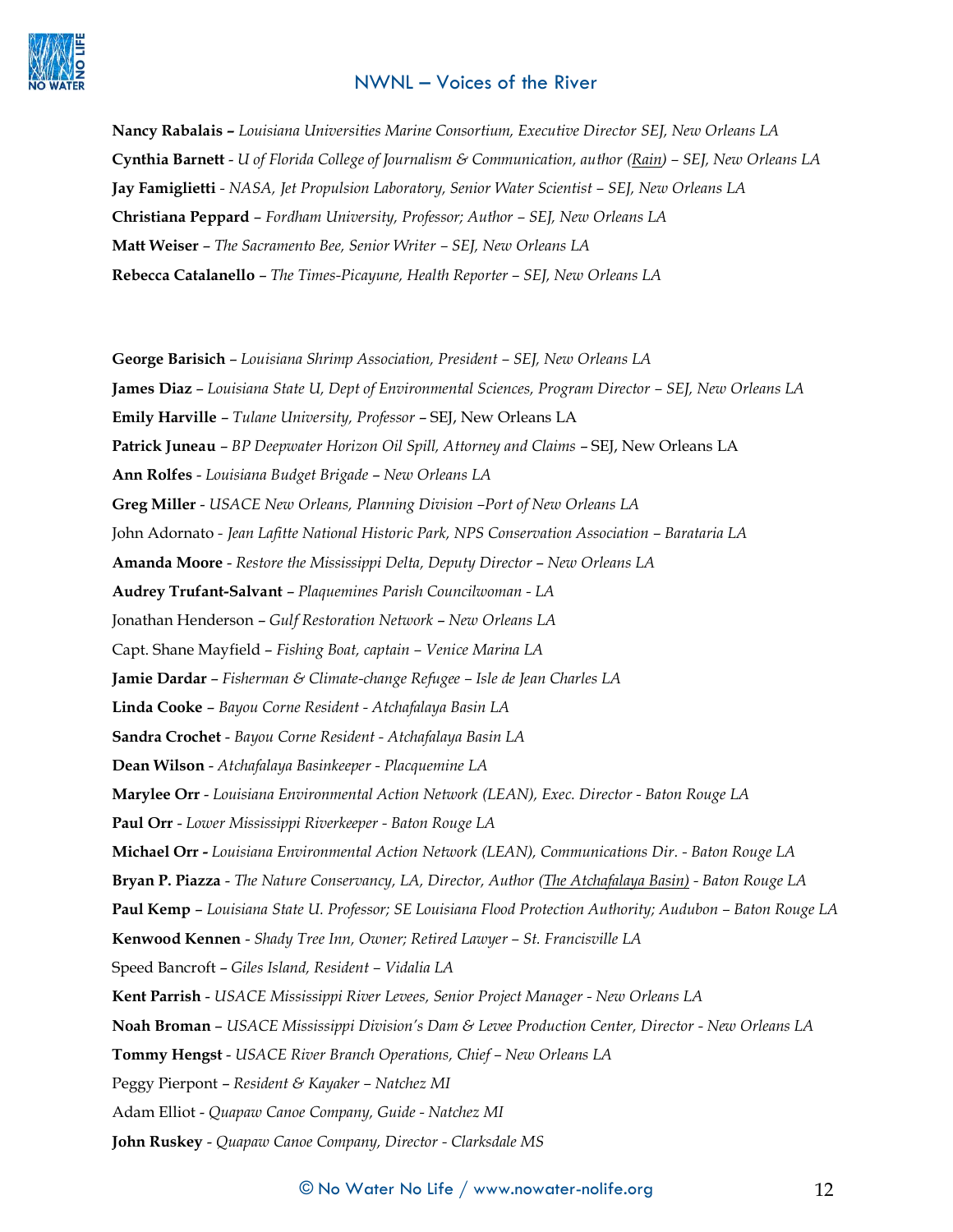

David Hill – *RARE Founder; Ornithologist, Photographer – Memphis TN*

#### **Lower Mississippi River Basin– Natchez, 2014** (0 Interviews)

#### **Texas – Oklahoma: Canadian & Red Rivers, SEJ, 2015** (23 Interviews - 0 taped)

Ray Straub -*Geologist in Texas Permian Basin & Ouachita Trend - Midland TX* 

Kathryn Sullivan *– NOAA Administrator, Commerce for Oceans and Atmosphere – SEJ, Norman OK* Berrien More *– National Weather Center, Director – SEJ, Norman OK* Jonathan Overpeck *- Institute of the Environment, University of Arizona - SEJ, Norman OK* Kathleen Tierney *- Natural Hazards Center, Director & University of Colorado, Professor – SEJ, Norman OK* Brett Walton *- Circle of Blue, News Correspondent - SEJ, Norman OK* Monica Feyman *- Ceres, Water Program, Senior Manager - SEJ, Norman OK* J. D. Strong *– Oklahoma Water Resources Board, Executive Director - SEJ, Norman OK*  Robert Mason *– USGS, Chief of Surface Water - SEJ, Norman OK* Christy George *– Independent TV Producer - SEJ, Norman OK* Riley Dunlap *– Oklahoma State University, Sociology Professor - SEJ, Norman OK* Katherine Hayhoe *– Climate Science Center, SEJ, Norman OK* Brian Fuchs *– National Drought Mitigation Center, Associate Geoscientist/Climatologist – SEJ, Norman OK* Jay Lund *– Center for Watershed Sciences, Director - SEJ, Norman OK* Gary McManus *– Oklahoma MESOMET, State Climatologist, University of Oklahoma - SEJ, Norman OK* Holger Kray *– World Bank, Lead Agriculture Economist - SEJ, Norman OK* Meera Subramanian *– Author (A River Runs Again) and Independent Journalist - SEJ, Norman OK* Bob Engelman *– World Watch, Author (More) - SEJ, Norman OK* Jeff Hayward *– Rainforest Alliance, Director of Climate Program - SEJ, Norman OK* Tom Henry *– The Toledo Blade, Environmental Writer/Columnist - SEJ, Norman OK* Craig Butler *– Ohio Environmental Protection Agency, Director - SEJ, Norman OK* Frank Szollosi *– National Wildlife Federation, Great Lakes Regional Outreach Manager - SEJ, Norman OK* Greg Kail *– American Water Works Association, Director of Communication - SEJ, Norman OK*

#### **Central Platte River Basin - NEB, 2017 (**9 Interviews – 6 taped)

**Emma Brinley Buckley** – *Crane Trust Staff - Wood River* **Andrew Caven** – *Lepidopterist & Lecturer – Wood River* **Brice Krohn** - *Crane Trust, Vice President - Wood River*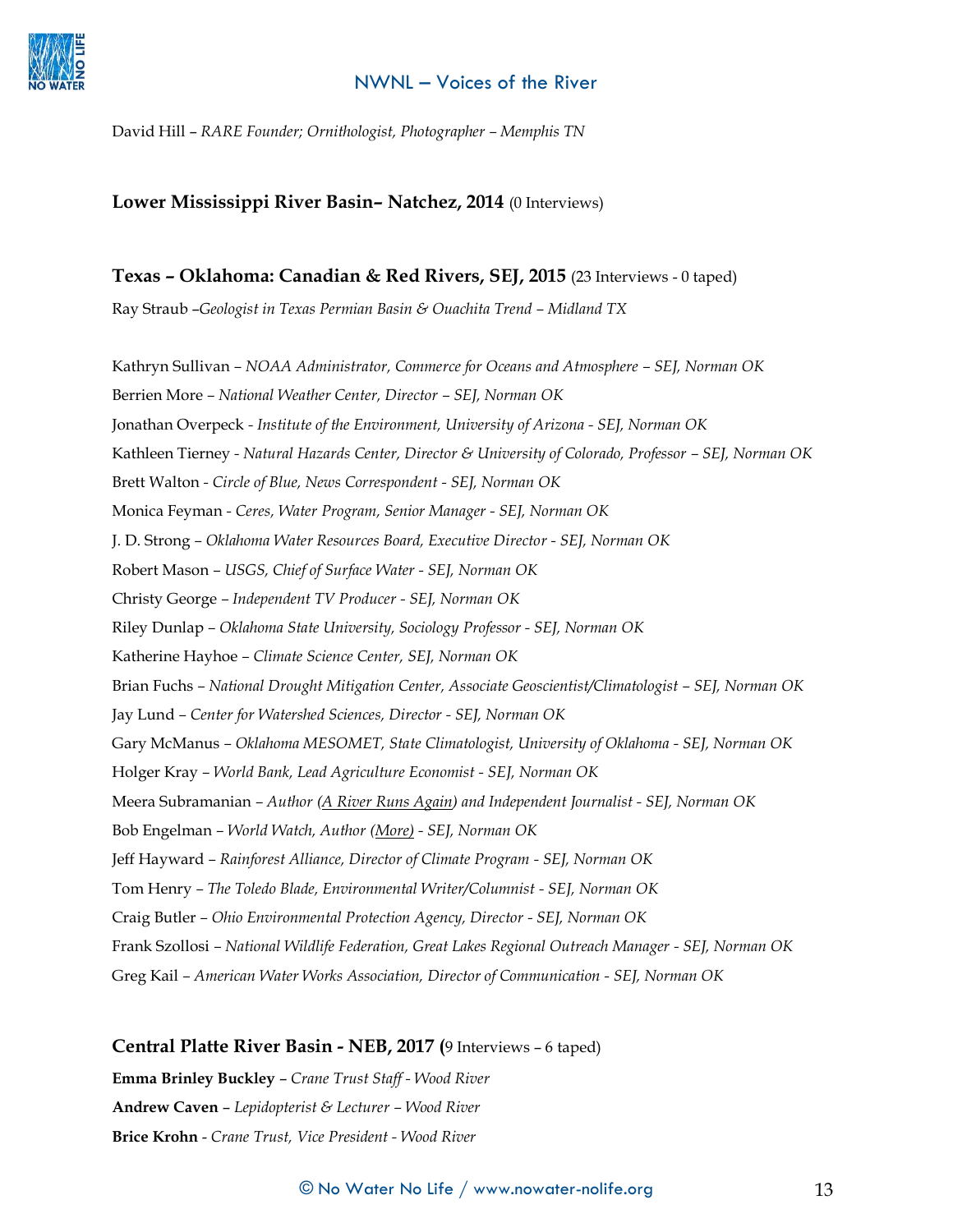

Dr. Nicole Arcilla - *Crane Trust, Lead Scientist - Wood River* Kelsey King - *Crane Trust, Volunteers Director – Wood River* Justin Haahr - *Wildlife Biologist - Nebraska Game Parks - Wood River* **George Archibald** – *International Crane Foundation – Wood River* **Sarah Sortum** – *Central Nebraska Sandhills, Farmer & Environmentalist - Burwell* **Bruce Switzer** - *Central Nebraska Sandhills, Farmer in Ecotourism - Burwell* 

#### **Missouri River Basin & KXL Route - NEB, 2017** (16 Interviews – 13 taped)

**Duane Whapple** - *Santee Sioux Museum, Historian – Niobrara*  **Robert D. Wabasha** - *Santee Sioux, Resident - Niobrara*  **Barbara Farrar** - *Niobrara Museum, Curator - Niobrara*  **Shannon Wright** - *Ponca Tribe of Nebraska, Historic Preservation Officer – Niobrara*  **Jennifer Troester** - *Commercial Farmer – O'Neill*  **Barrett Troester** –*Commercial Farmer's Son – O'Neill*  **Sharyn Troester** *- Commercial Farmer - O'Neill*  **Jeanne Crumly** - *Commercial Farmer - O'Neill*  **Aaron Troester** - *Commercial Farmer – O'Neill*  Rachel Kohlman - *O'Neill Police Officer – O'Neill*  Chad Cronk – *Farm Manager – O'Neill*  **Art Tanderup** – *Commercial Farmer– Neligh*  **Helen Tanderup** – *Commercial Farmer – Neligh*  **Tom Genung** - *Bold Nebraska, Member – York*  **Cathie Genung -** *Bold Nebraska, Member – York*  Jane Klebbe *- Bold Nebraska, Director – Hastings* 

#### **Yazoo Delta / Sunflower River Basin– Clarksdale MS, 2018** (5 Interviews - 3 taped)

**John Ruskey** *- Quapaw Canoe Company, Founding Director – Clarksdale MS* **Shannon McMulkin –** *Lower Mississippi River Foundation, Director – Helena AR* **Bubba O'Keefe –** *Icon, Jewel of a Storyteller, River Rat and Resident – Clarksdale MS* Dr. Wong Ping – *Author, Poet, Professor of Macalester College – St Paul MN* Mark "River" Peoples – *Quapaw Canoe Company River Guide & Youth Leader* – *Clarksdale MS*

## **RARITAN RIVER BASIN / 12 Expedition Years**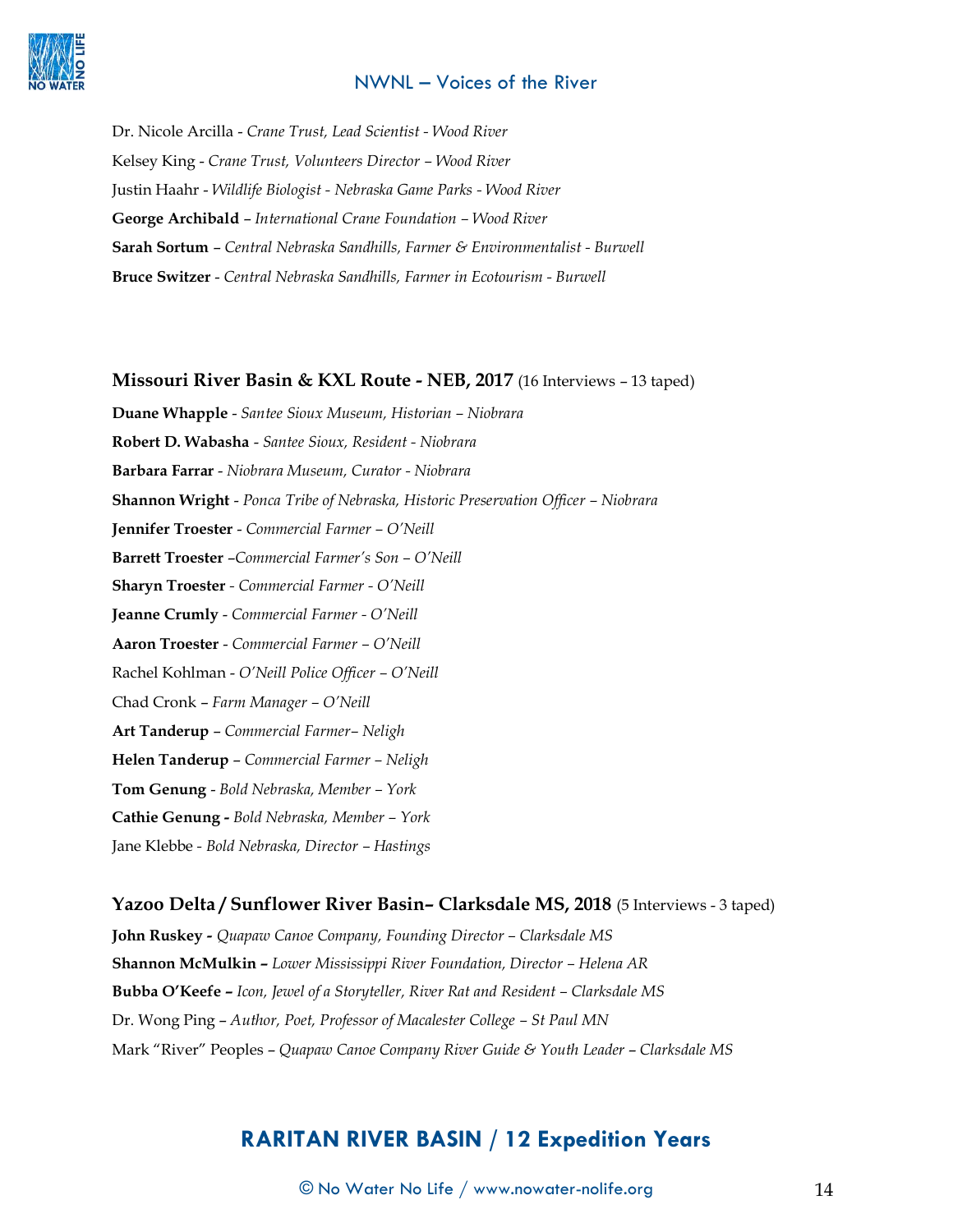

#### (176 Interviews – 58 Taped)

(Since this watershed is just 1 hour from our NYC base, its documentation is often done by day trips, according to weather. Thus, our Raritan Expeditions below are grouped by year and counted by year.)

**Upper Raritan River Basin, 2007** (5 Interviews - 0 taped)

Peter Melick – *Commercial Farmer – Oldwick NJ*

Gretchen Johnson – *Resident Landowner – Oldwick NJ* James Johnson – *Resident Landowner – Oldwick NJ* Robert Spiegel – *Edison Wetlands Association, Director– Edison NJ* Lawrence Ross – *Tewksbury Trails Association, Chair – Oldwick NJ*

## **Upper & Lower Raritan Rivers, Raritan-Delaware Canal, 2008** (0 Interviews)

**Upper & Lower Raritan River, Raritan Bay, 2009** (4 Interviews - 2 taped)

**Robert Spiegel** – *Edison Wetlands Association, Director – Edison NJ* David Wheeler - *WildNature and New Jersey TV, Reporter; Conservationist - Edison NJ* Melanie Worob – *Edison Wetlands Association, Triple C Ranch Program Director –Edison NJ* **Ron Loeffler** – *Resident – Sayreville NJ*

#### **1st Raritan River Symposium: RRS, Rutgers Univ.**, **2009** (21 Interviews – 5 taped)

**Dr. Judith Shaw** – *Sustainable Raritan River Initiative, Dir*; *Rutgers, J. Bloustein School – RRS, Rutgers* **Cindy Ehrenclou** - *Upper Raritan Headwaters Association, Director (Bedminster NJ) – RRS, Rutgers* Gov. James Florio – *Former NJ Governor Rutgers University, E. J. Bloustein School Professor – RRS, Rutgers* Henry Daaleman - *Mushett Family Foundation, CEO – RRS, Rutgers* Dr. Chris Obropta – *Rutgers University, SEBS; Cooperative Extension- Water Resources – RRS, Rutgers* Rick Kropp – *USGS and NJ Water Quality Center– RRS, Rutgers* Robert Speigel - *Edison Wetlands Association, Director (Edison) – RRS, Rutgers* Debbie Mans - *NY/NJ Baykeeper, Executive Director (Keyport) – RRS, Rutgers* John Sacco - *NJ Dept of Environmental Protection – RRS, Rutgers* **William Shultz** – *Raritan Riverkeeper – RRS, Rutgers* **Margaret O'Gorman** – *Conserve Wildlife Foundation, Executive Director – RRS, Rutgers* **Kenneth Klipstein** - *NJ Water Supply Authority, Director; formerly NJ DEP – RRS, Rutgers*

#### $\copyright$  No Water No Life  $/$  www.nowater-nolife.org  $15$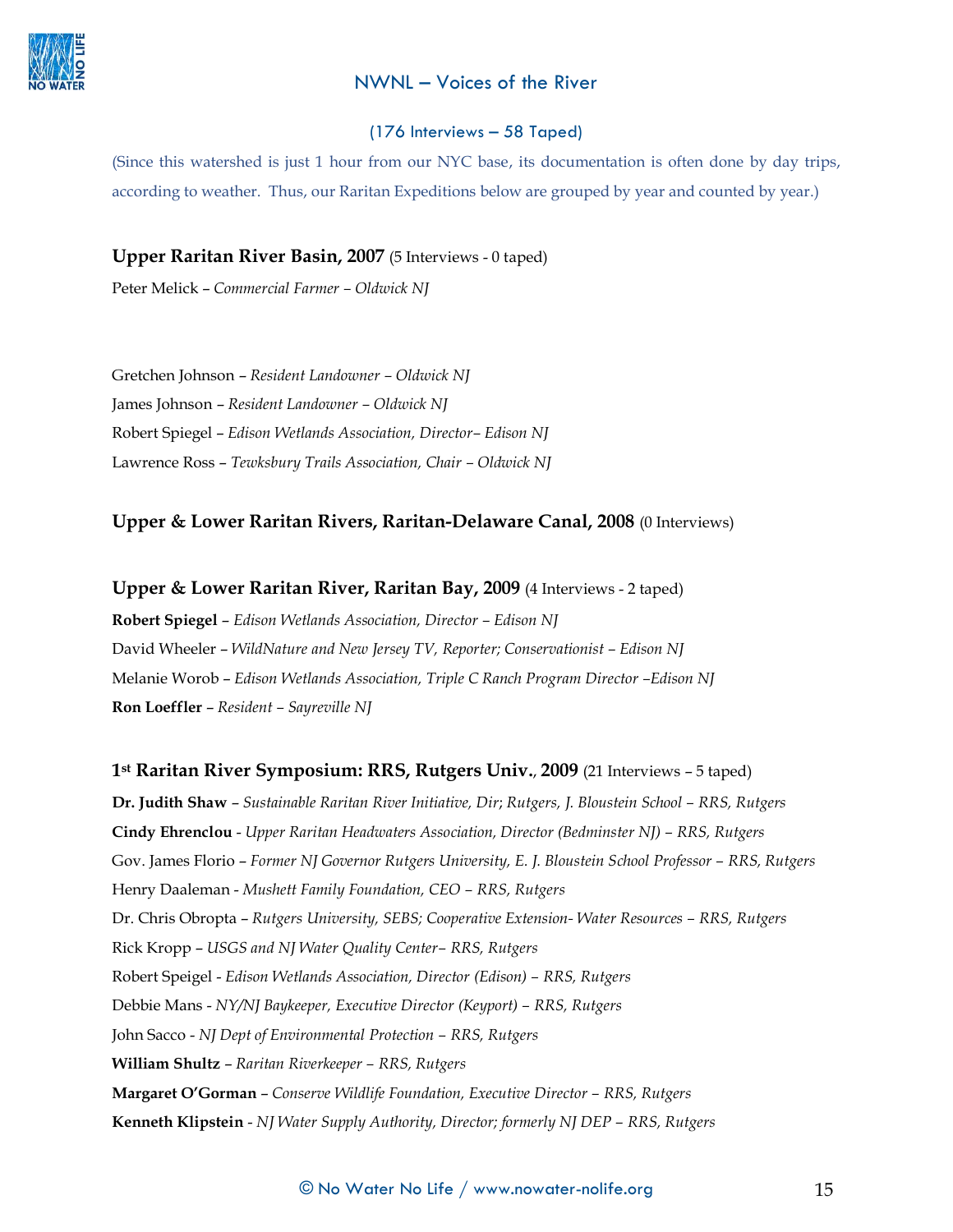

Jun Choi –*Edison Township, Mayor – RRS, Rutgers* Michael Weinstein *– Montclair State University, Institute of Sustainability Studies, Director – RRS, Rutgers* Jerry Zaro *– NJ Office of Economic Growth, Development – RRS, Rutgers* Martin McHugh – *NJ Department of Environmental Protection – RRS, Rutgers* Carl Anderson *– National Oceanic and Atmospheric Authority (NOAA), Regional Biologist – RRS, Rutgers* Tom Gilbert – *NJ Keep It Green Coalition, Senior Conservation Finance Director and Chairman – RRS, Rutgers* Jim Waltman - *Stoney Brook-Millstone Watershed Association, Director – RRS, Rutgers* Valerie Montecalvo – *Bayshore Recycling – RRS, Rutgers* Dennis Hart – *Environmental Infrastructure Trust, Executive Director – RRS, Rutgers*

#### **Upper Raritan River Basin, 2010** (3 Interviews – 0 taped)

Lauren Theis - Upper Raritan Watershed Association, Stewardship Program Manager - Bedminster Jeremy Carlson – *Upper Raritan Watershed Association, NJ Watershed Ambassador - Bedminster* Suki Dewey – *Upper Raritan Watershed Association, Board Member – Bedminster*

#### **Upper & Lower Raritan River Basins, 2011** (3 Interviews – 0 taped)

Lawrence Ross - *Tewksbury Trails Association, Director – Oldwick NJ* Steve Brookman *- BioBlitz participant, Commercial Pilot – Bedminster* Steve Klawitter *– BioBlitz participant, Watchung Hills, Regional HS Student – Bedminster*

#### **3rd Raritan River Symposium: RRS, Rutgers Univ.**, **2011** (18 Interviews – 0 taped)

Dr. Richard McCormick – *Rutgers University, President – RRS, Rutgers* Jerry Sharfenberger - *Milltown Township, Mayor – RRS, Rutgers* Dr. Judith Shaw – *Sustainable Raritan River Initiative, Dir*; *Rutgers Univ, E. J. Bloustein School – RRS, Rutgers* Anthony Splendoria – *Back to Nature, Owner & Sustainable Landscape Architect – RRS, Rutgers* Robert Spiegel – *Edison Wetlands Association, Director – RRS, Rutgers* Cindy Ehrenclou – *Upper Raritan Watershed Association, Director – RRS, Rutgers* Jim Waltman *– Stoney-Brook–Millstone River Association – RRS, Rutgers* Dr. Beth Ravit *– Rutgers University, Department of Environmental Science – RRS, Rutgers* Leslie Sauer – *Bowman's Hill Wildlife Preserve, Plant Stewardship Index – RRS, Rutgers* Brett Berkeley *– Green Vest, Wetland & Biodiversity Mitigation Banking – RRS, Rutgers* Julia Allen *– Readington Township. Farmer – RRS, Rutgers* Judith Enck *– NY, NJ, Puerto Rico and Virgin Islands EPA – RRS, Rutgers* Dr. Stephen Handel *– Rutgers University, Plant Ecologist – RRS, Rutgers*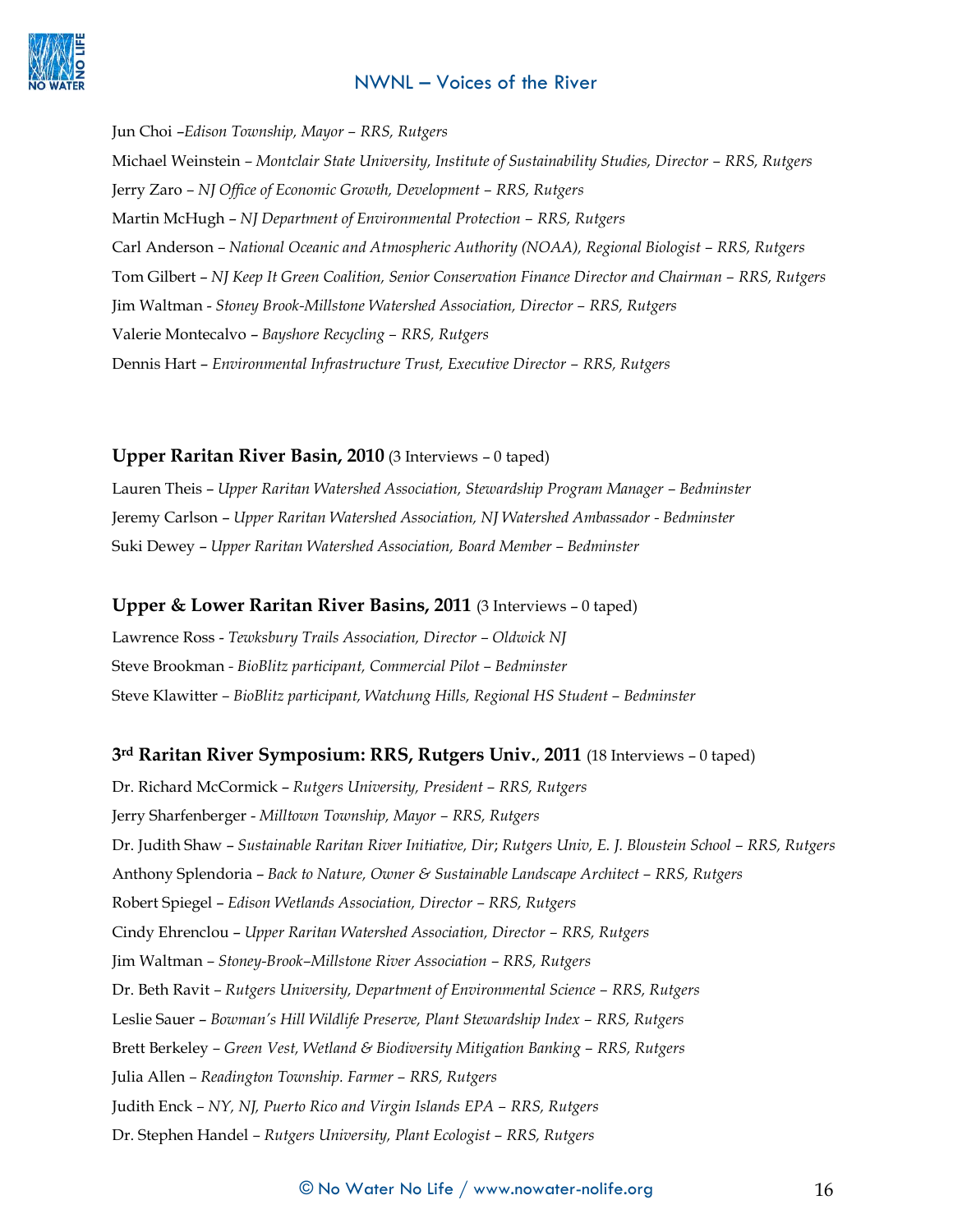

Gene Huntington *– DEP; Duke Farms Foundation– RRS, Rutgers* John Wagar *– Conservation Resources Inc., Conservation Programs – RRS, Rutgers* Gloria McCauley *– Hillsborough Township, Mayor – RRS, Rutgers* Sandy Batty *– Highlands Coalition, Board Member – RRS, Rutgers* Michael Catania – *Duke Farms Foundation, Executive Director – RRS, Rutgers*

## **Lower Raritan River Basin, post-Superstorm Sandy, 2012** (3 Interview – 1 taped)

**Dr. Judith Shaw** – *Sustainable Raritan River Initiative, Director*; *Rutgers University, E. J. Bloustein School*  Heather Fenyk – *Lower Raritan Watershed Partnership, Executive Director – New Brunswick NJ*

William Young - *USA Environmental, Wetlands Scientist - New Brunswick NJ*

#### **4th Raritan River Symposium: Duke Farms, RRS, 2012** (12 Interviews - 0 taped)

Dr. Richard McCormick – *Rutgers University, President - RRS, Duke Farms* Kaid Benfield - *NRDC (Natural Resources Defense Council) - RRS, Duke Farms* Michael Catania - *Duke Farms Foundation, Exec Director (Hillsborough) - RRS, Duke Farms* John Jengo *– Environmental Remediation Professional (Perth Amboy NJ) - RRS, Duke Farms* Amy Soli *– Stoney Brook–Millbrook Watershed Association, Science Director - RRS, Duke Farms* Carl Alderson *– NOAA (National Oceanic and Atmospheric Authority) - RRS, Duke Farms* David Bean - *NOAA (National Oceanic and Atmospheric Authority - RRS, Duke Farms* Stewart Pickett *– Cary Institute of Ecosystem Studies - RRS, Duke Farms* Mark Gallagher *– Princeton Hydro (Ringoes, NJ) - RRS, Duke Farms*  Tim Crowley *– FEMA, Region 2 - RRS, Duke Farms*  John A Miller *– Passaic River Flood Advisory Committee - RRS, Duke Farms* Dr. Rick Lathrop – *Rutgers University, SEBS, Professor - RRS, Duke Farms*

#### **Dredge Fest: New York /New Jersey Harbor, NYC 2012** (9 Interviews – 0 taped)

Bill Murphy *– e4Scientists, Managing Scientist - NYC* Douglas Pabst - *EPA Dredging, Sediments and Oceans Section, Chief - NYC* Edgar Westerhof – *Project Manager and Water Consultant - NYC* Vicki Ginter – *RenCate Geosynthetics America, Water & Environment Group, Manager - NYC*  Catherine Seavill Nordenson *– City College of NY, Landscape Architecture, Associate Professor - NYC* Kate Orff - *Columbia GSAPP, Assistant Professor; SCAPE, Founder - NYC* Phil Orton *– Stephens Institute, Coastal Adaptation - NYC* Hans Hesselein *– Gowanus Canal Conservancy, Green Infrastructure - NYC*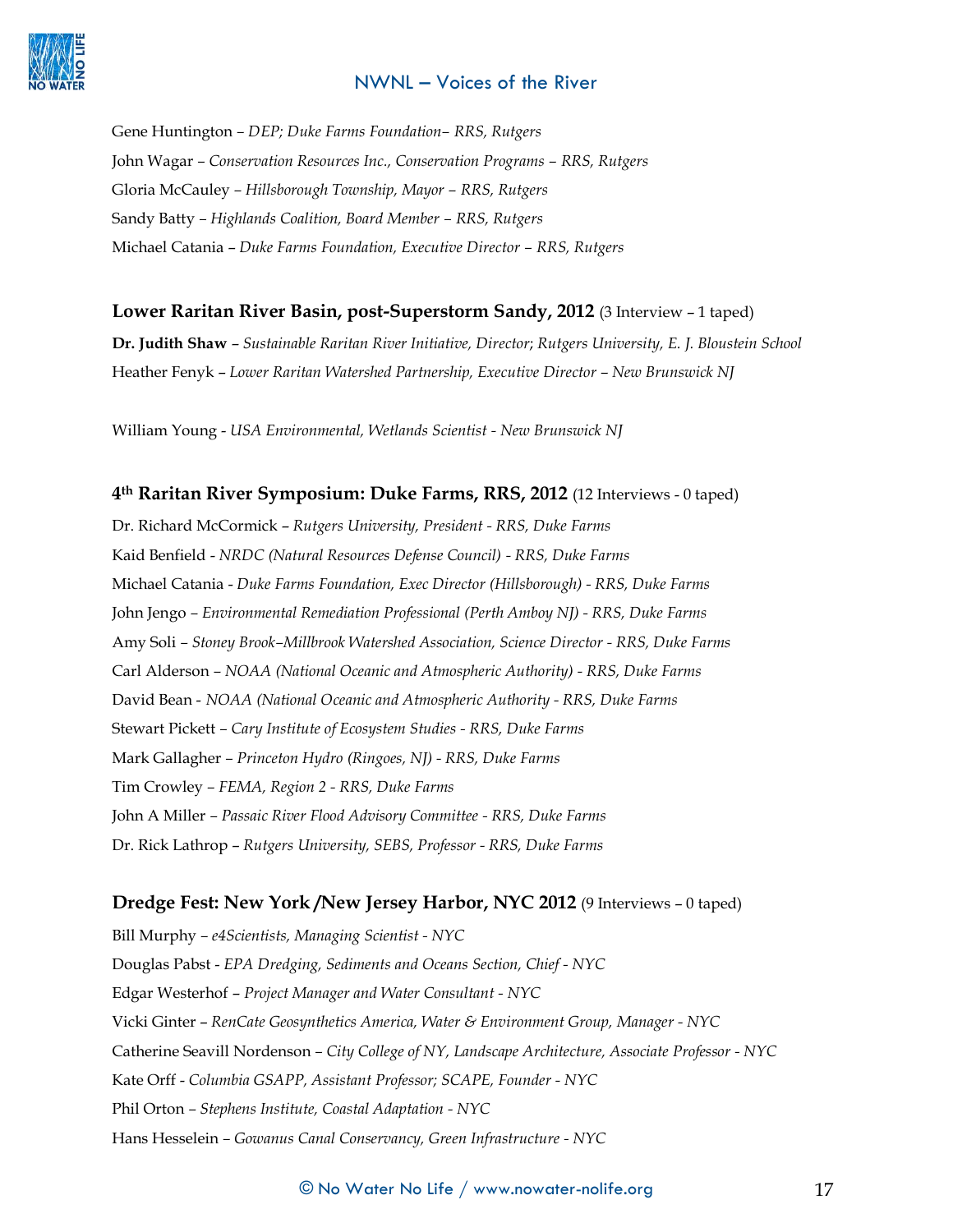

Debbie Mans *– NY/NJ Baykeeper, Executive Director - NYC*

**Green, South, Stony Brook-Millstone, Upper Raritan River, 2013** (2 Interviews – 0 taped) Joe Sapia – *Author, Resident in Raritan Basin's Pine Barrens Outlier – Helmetta NJ* John Jengo – *Environmental Remediation Professional – Perth Amboy NJ*

## **5th Raritan River Symposium: RRS, Rutgers Univ.**, **2013** (7 Interviews – 0 taped)

Dean Jim Hughes - *Rutgers University, Dean – RRS, Rutgers* Dean Bob Goodman – *Rutgers University, E. J. Bloustein School, Dean – RRS, Rutgers* Ken Klipstein - *NJ Water Supply Authority, Director; formerly NJ DEP – RRS, Rutgers*

Dr. Jill Lipoti - *NJ Department of Environmental Protection – RRS, Rutgers* Paul Pogorzelski *- Hopewell Township Green Master Plans – RRS, Rutgers* Frank Banish *– Banish Associates, Planners – RRS, Rutgers* Chris Danis – *NJ Highlands Council – RRS, Rutgers*

## **Mini- Raritan River Symposium: RRS, Duke Farms**, **2013** (10 Interviews – 0 taped)

Bill Shultz *– Raritan Riverkeeper – RRS, Rutgers* Debbie Mans *– NY/NJ Baykeeper, Executive Director – RRS, Rutgers* Patty Ruby *- Hunterdon Land Trust, Land Preservation – RRS, Rutgers* Anthony Broccoli *– NJ State Climate Report, Contributing Author – RRS, Rutgers* Dr. Rick Lathrop – *Rutgers University, SEBS, Professor – RRS, Rutgers* Jeanne Herb *– Rutgers, E.J. Bloustein School, Environmental Analysis & Communications – RRS, Rutgers* Michael Catania *– Duke Farms Foundation, Executive Director – RRS, Rutgers* Jim Waltman *– Stoney-Brook and Millstone Watershed Association, Director – RRS, Rutgers* William Kibler *– Raritan Headwaters, Director of Policy – RRS, Rutgers* Tom Almendinger *- Duke Farms Foundation, Stewardship Director – RRS, Rutgers*

## **6th Raritan River Symposium: RRS, Rutgers Univ.**, **2014** (13 Interviews – 11 taped)

Dean Robert Goodman - *Rutgers University, E. J. Bloustein School – RRS, Rutgers* Jeanne Herb – Rutgers, E. J. *Bloustein School, Environmental Analysis Committee – RRS, Rutgers* **Ken Klipstein** - *NJ Water Supply Authority, Director; formerly NJ DEP (Trenton NJ) – RRS, Rutgers* **Stephanie Dalke** *- Pinchot Institute for Conservation, Grey Towers – RRS, Rutgers* **Michael Catania** - *Duke Farms Foundation, Director – RRS, Rutgers*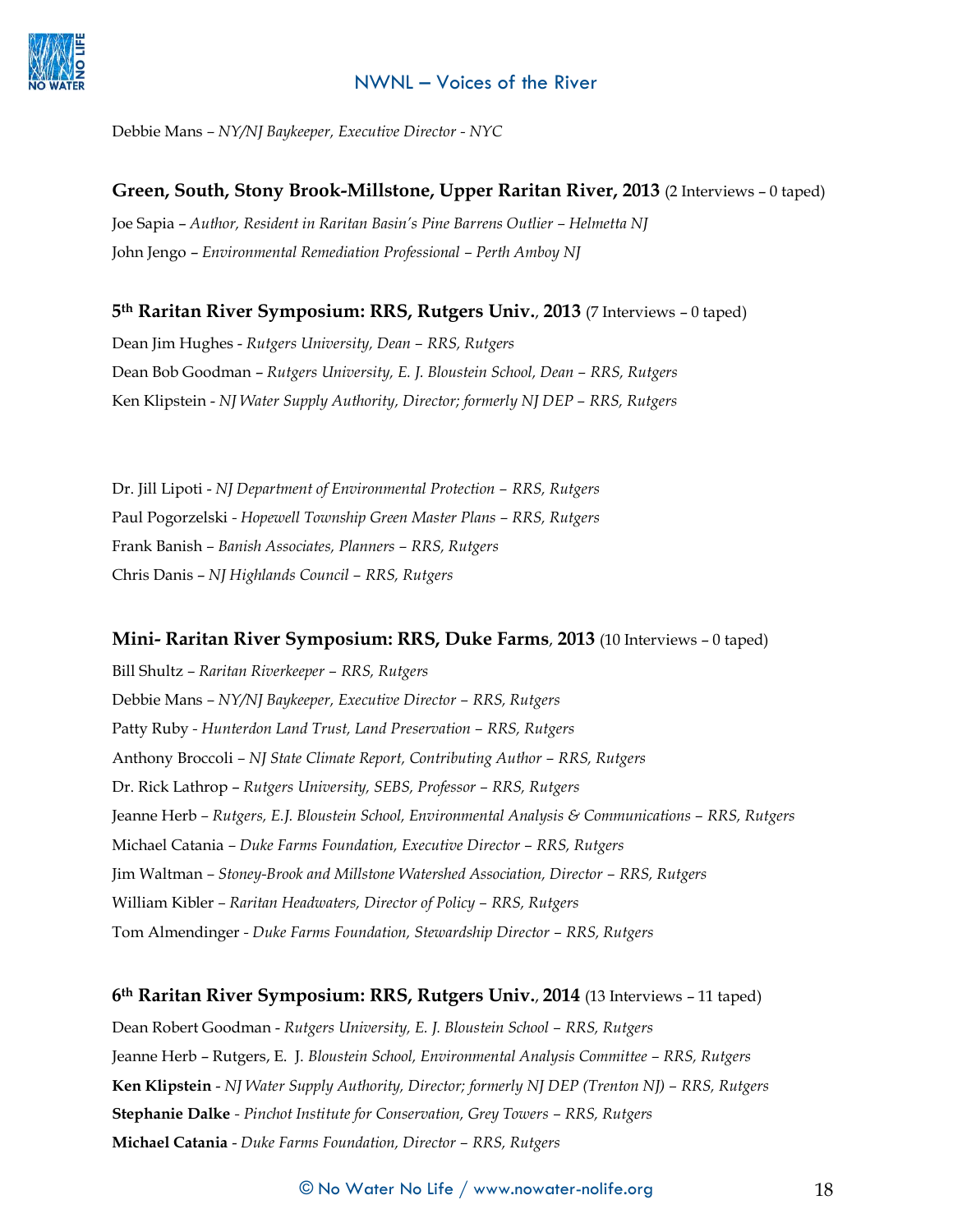

**Anne Easely** - *Conservation Resource Inc., Wildlife Habitat – RRS, Rutgers* **Dr. Beth Ravit** – *Center for Urban Environmental Sustainability, Founding Director – RRS, Rutgers* **Elisabeth Schuster -** *The Nature Conservancy, Environmental Economist – RRS, Rutgers* **John Miller** *– Princeton Hydro, Flood Plain & Storm-water Manager (Ringoes NJ) – RRS, Rutgers* **Gerald Kauffman –** *Department of Water Resources Agency – RRS, Rutgers* **Ben Spinelli** - *Highlands Commission, The Conservation Fund – RRS, Rutgers*  **Julie Ulrich** – *The Nature Conservancy, Urban Strategies – RRS, Rutgers* **Dr. Nina Chen** – *The Nature Conservancy, former Banker – RRS, Rutgers*

#### **Peters Brook, Upper & Lower Raritan River, Raritan Bay 2015** (2 Interviews – 0 taped)

Debbie Mans *– NY/NJ Baykeeper, Executive Director - Keyport NJ*

William Schultz – *Raritan Riverkeeper - Raritan Bay*

#### **7th Raritan River Symposium: RRS, Rutgers Univ.**, **2015** (12 Interviews – 0 taped)

Clyde MacKenzie - *Author (Fisheries of the Raritan Bay) – RRS, Rutgers* Orion Weldon – *Videographer ("Saving American Shad on the Raritan River") – RRS, Rutgers* Bill Wallace - *College of Staten Island, Biology Professor – RRS, Rutgers* James Rokosny - *Raritan River Week, Founde – RRS, Rutgers* Barry Rosengarden – *Rosengarden Realty (Perth Amboy) – RRS, Rutgers* Bill Schultz – *Raritan Riverkeeper – RRS, Rutgers* Dr. Beth Ravit - *Rutgers University, CUES Co-Director – RRS, Rutgers* Rob Pirani *– New York / New Jersey Harbor & Estuary Program, Director – RRS, Rutgers* Steven Handel – *Rutgers University, Plant Ecologist – RRS, Rutgers* Dr. Judith Weis – *Rutgers University, Department of Biological Sciences, Author – RRS, Rutgers* Steven Mars - *US Fish and Wildlife Service, Senior Biologist – RRS, Rutgers* Peter Weppler – *US Army Corps of Engineers, Environmental Analysis, Chief – RRS, Rutgers*

#### **NY/ NJ Harbor & Estuary Program: USGS Commission, 2016** (4 Interviews – 4 taped)

**William Schultz** *– Raritan Riverkeeper – Raritan Bay & Shrewsbury River- Keyport NJ* **Meredith Comi** - *NY/NJ Baykeeper, Restoration Program Director - Keyport NJ* **Debbie Mans** - *NY/NJ Baykeeper, Executive Director – Keyport NJ* **Joe Reynolds** *– Bayshore Regional Council, Director – Keyport NJ*

#### **Raritan River Basin, 2017** (3 Interviews – 2 taped)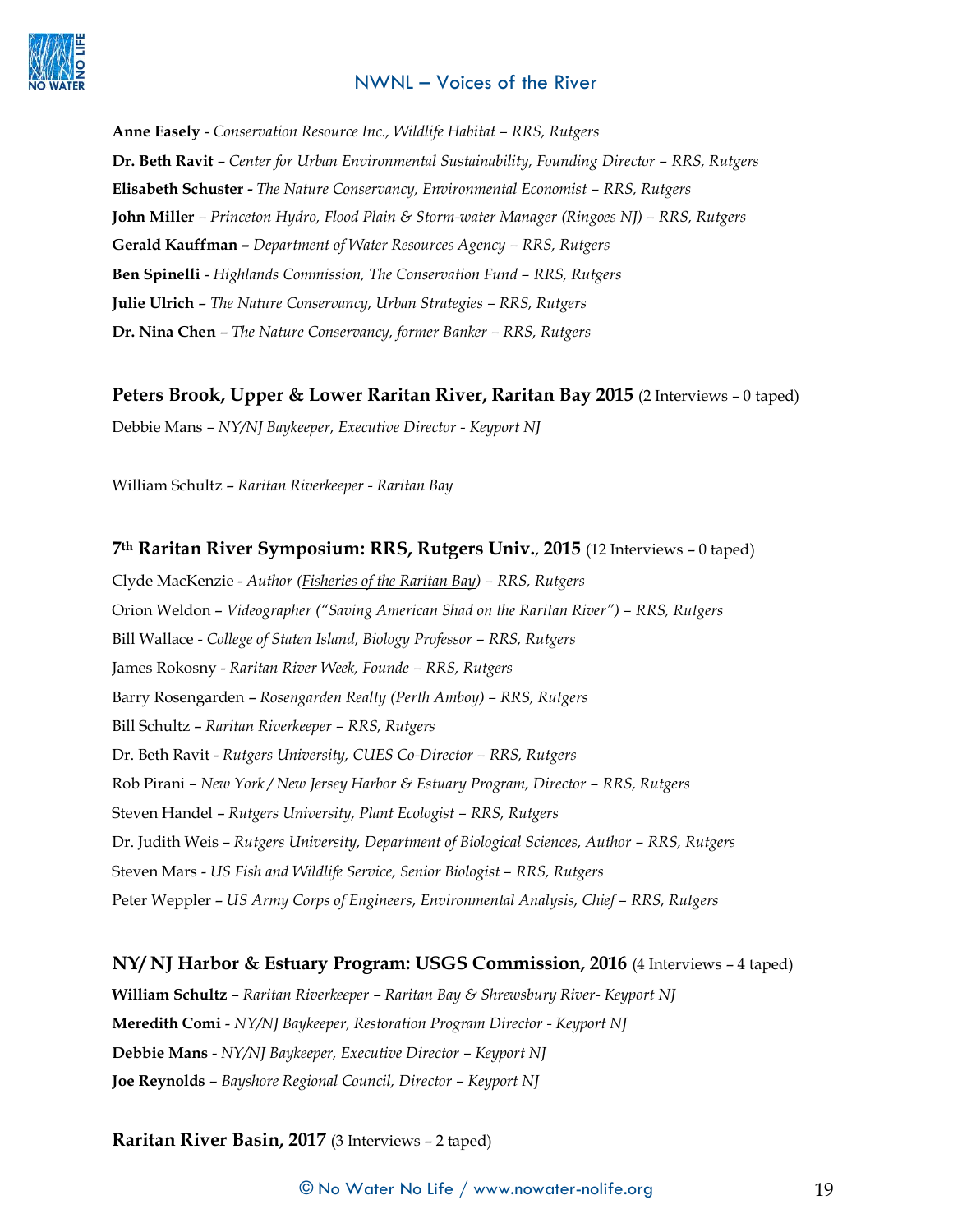

**Dr. Judith Shaw** – *Watershed Policy Coordinator. Ohio – New York City* Joseph Sapia *- Master Gardener – Helmetta Pinelands NJ* **Dr. Alan Rice** – *American Museum of Natural History, Geologist – New York City*

#### **9th Raritan River Symposium: RRS, Rutgers Univ.**, **2017** (25 Interviews – 20 taped)

**Dr. Rick Lathrop** – *Rutgers University, SEBS, Professor – RRS, Rutgers* Sara Malone - *Sustainable River Initiative, Facilitator; Rutgers, E. J. Bloustein School, Professor – RRS, Rutgers* **Kimberly Cenno** - *NJ DEP, Bureau Chief – RRS, Rutgers* **Annie Hindenlang** - *Neighborhood Planning and Redevelopment, Director – RRS, Rutgers* Andrew Johnson *– William Penn Foundation, Program Dir., Watershed Protection Prog., Mgr. – RRS, Rutgers*

Joe Sapia – *Author, resident in Raritan Basin's Pine Barrens Outlier (Helmetta NJ) – RRS, Rutgers* **Jeanne Herb** - *Rutgers, E.J. Bloustein School, Environmental Analysis& Communications Group – RRS, Rutgers* **Cindy Ehrenclou** – *Raritan Headwaters Association, Executive Director – RRS, Rutgers* **Michael Catania** – *Duke Farm Foundation, Exec. Director – RRS, Rutgers* **Daniel Mayer** – *Duke Farms, Land Steward – RRS, Rutgers* **Mike Stepowyj** – *Meadowlands Environment Research Institute – RRS, Rutgers* **Mara Tippett** – *Raritan Headwaters Association, Well Tester – RRS, Rutgers* **Dr. Jay Kelly** – *Raritan Valley Community College, Biology & Environmental Science – RRS, Rutgers* Heather Fenyk - *Lower Raritan Watershed Partnership, Executive Director – RRS, Rutgers* **John Rosendale** – *National Oceanic and Atmospheric Administration – RRS, Rutgers* Daniel Mayer, *Duke Farms Foundation, Land Steward – RRS, Rutgers* **Debbie Mans** – *NY/NJ Baykeeper – RRS, Rutgers* **Dr. Dan Van Abs** *– Rutgers, SEBS, Human Ecology – RRS, Rutgers* **Isabelle Stinnett** *– NY-NJ Harbor & Estuary Program, Habitat Restoration – RRS, Rutgers* **Elizabeth Schuster** *– The Nature Conservancy of NJ, Environmental Economist – RRS, Rutgers* **Jim Waltman** *– Stoney-Brook and Millstone Watershed Association, Director – RRS, Rutgers* **Linda Weber –** *Sustainable Jersey – RRS, Rutgers* **Dr. Chris Obropta** – *Rutgers University, SEBS & Rutgers Agricultural Coop Extension – RRS, Rutgers* **Meredith Comi** *– NY-NJ Baykeeper, Restoration Program Director – RRS, Rutgers* **Joeseph Reynolds –** *Bayshore Watershed Council & Monmouth Co Parks – RRS, Rutgers*

#### **Williams Pipeline Meeting, 2017** (8 Interviews – 5 taped)

**Debbie Mans** – *NY/NJ Baykeeper - Keyport NJ*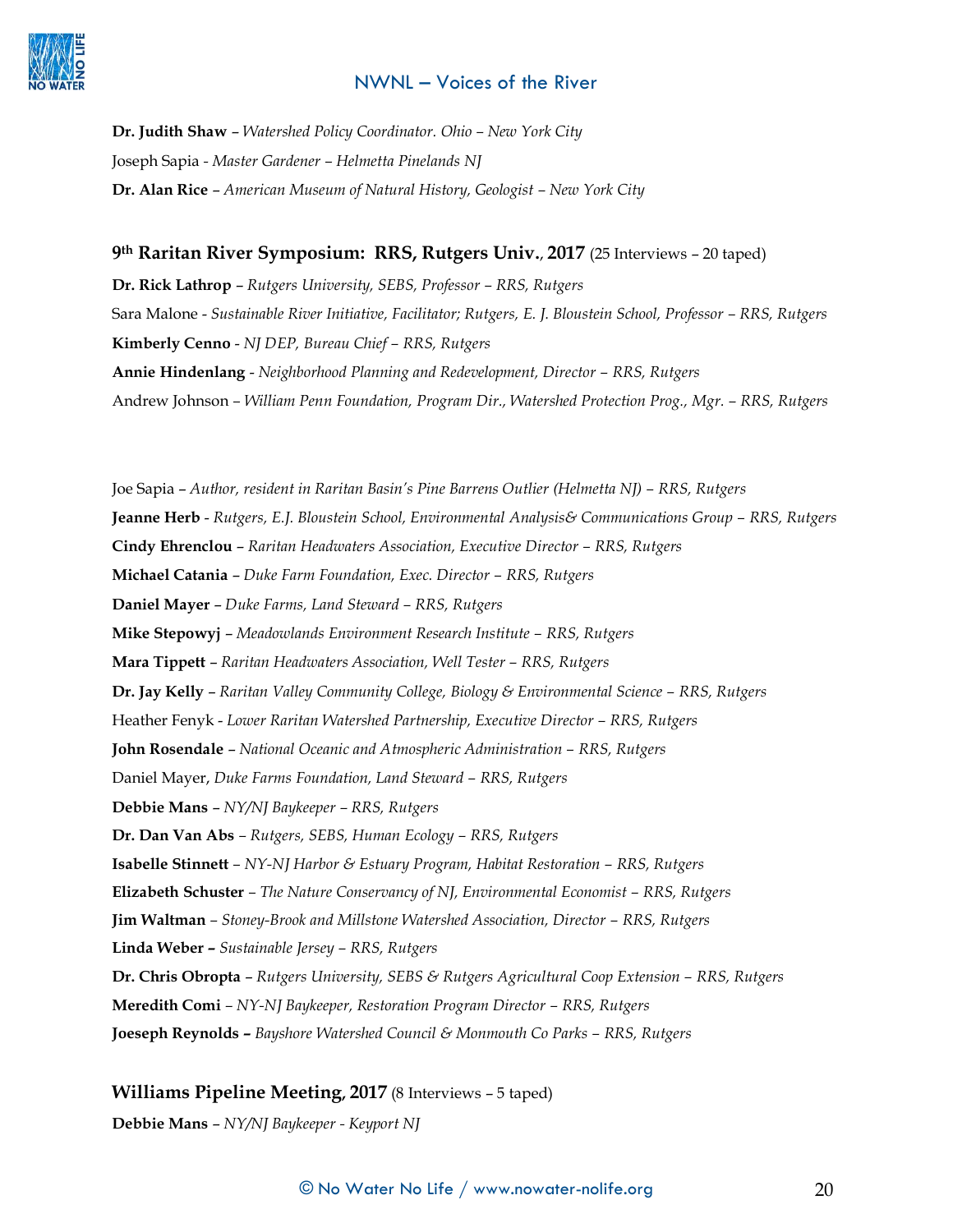

**Barbara Cuthbert** – *Franklin Township Resident* - *Keyport NJ* **Junior Romero** – *Food and Water Watch* - *Keyport NJ*  **Patty Cronheim** – *ReThink Energy* - *Keyport NJ* **Curt Norgaard** *- Pediatrician* - *Keyport NJ* Dr. Dan Van Abs *– Rutgers University*, *SEBS, Human Ecology* - *Keyport NJ* Heather Fenyk – *Lower Raritan Watershed Partnership, Director* - *Keyport NJ*  Meredith Comi – *NY/NJ Baykeeper, Restoration Director – Keyport NJ*

## **NJ Conservation Fund, "Keep Farmers Farming," 2017** (4 Interviews – 0 taped)

Bill Hlubik – *Rutgers University, Agricultural Co-operative Extension, Professor - New Brunswick NJ* Holly Rippon-Butler *– National Young Farmers Coalition – Hudson NJ* John Gilbert *– Center for Rural Preservation, Bedminster NJ*

Benneth Phelps - *Dirt Capital Partners - New England, New York and New Jersey*

## **10th Raritan River Symposium: RRS, Rutgers Univ.**, **2018** (9 Interviews – 8 taped)

**Dean Goodman** - *Dean, Rutgers University – RRS, Rutgers*  **Dr. Michael Greenberg** – *Rutgers University, E. J. Bloustein School, Dean – RRS, Rutgers* **Debbie Mans** *- NJ Department of Environmental Protection, Chair – RRS, Rutgers* **Michael Pisauro** *– The Watershed Institute (Princeton NJ) – RRS, Rutgers* **Johnny Quispe** *–Rutgers University, SEBS - New Brunswick NJ* **Angela Gorczyca** *– NJ Water Supply Authority – RRS, Rutgers* **Nick Zemlachenko** *– NJ Water Supply Authority – RRS, Rutgers* **Anthony Vastano** *–Rutgers University, SEBS – RRS, Rutgers* Joe Mish *– Photographer and Naturalist– RRS, Rutgers*

# **NILE RIVER BASIN / 4 Expeditions**

(37 Interviews – 17 Taped)

**Blue Nile, Ewaso, 2005** (2 Interviews – 0 taped) Assefa Aleya – *Travel Ethiopia Guide; Historian – Addis Ababa* Habte Yitbarek – *Regional Tourist Guide – Lalibela*

## **Ethiopia - Blue Nile River Basin Expedition, 2007 (**9 Interviews – 5 taped)

 $\copyright$  No Water No Life  $/$  www.nowater-nolife.org  $21$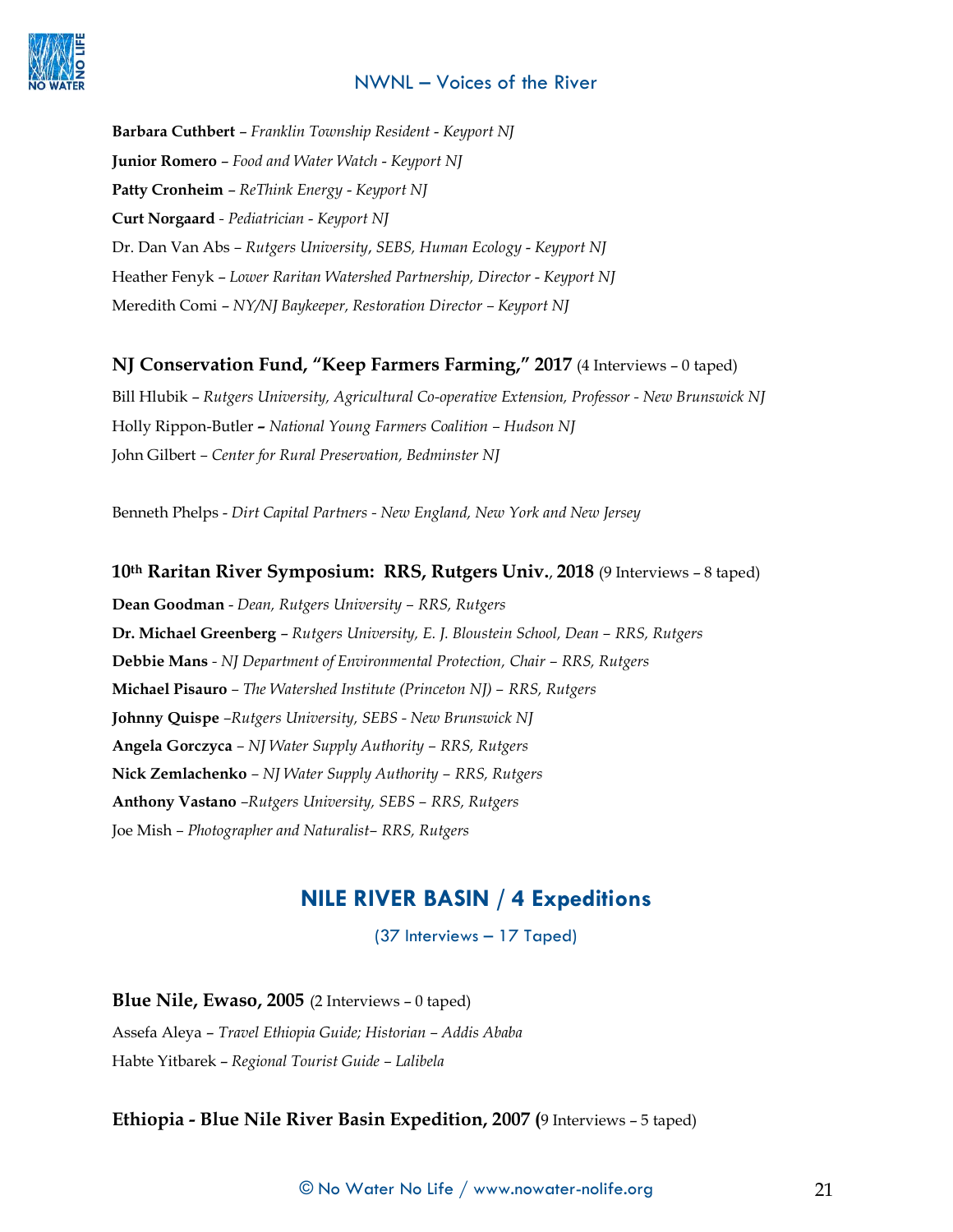**Million Alemayehu** - *Nile Basin Initiative Relief & Development for Amhara – Addis Ababa* Meseret Kifle - *Save the Children - Sudan – Addis Ababa* Mark Chapman – *TEFSLA Tourism, Chairman – Addis Ababa* Abdullah Bagersh – *Bagersh Coffee, General Manager - Addis Ababa* Dr. Richard Pankhurst *- Historian & Author on Ethiopia - Addis Ababa* **Memberu Allebachew** - *Nile Basin Initiative, Transboundary Environmental Action – Addis Ababa* **Dr. Tadesse** – CARE, *Water Task Force – Addis Ababa* **Assefa Aleya** – *Travel Ethiopia Guide; Historian – Addis Ababa* **Habte Yitbarek** – *Regional Tourist Guide – Lalibela*

## **Ethiopia - Blue Nile Interviews, 2008** (13 Interviews- 12 taped)

**Dean Abebe Sine** - *Water Technology Institute, Addis Ababa University, Dean - Arba Minch* 

**Dr. Semu Ayalew** – *Water Technology Institute, Addis Ababa University - Arba Minch* **Dereje Tesfahun** – *Water Technology Institute, Addis Ababa University - Arba Minch* **Abebe Demissie** - *Water Technology Institute, Addis Ababa University - Arba Minch* **Amrach Behailu** - *Water Technology Institute, Irrigation Dept, Addis Ababa University - Arba Minch* **Ficado Fetene** – *Water Technology Institute, Hydrolics, Addis Ababa University - Arba Minch* **Fickre Assefa** – *Water Technology Institute, Biogas & Sanitation Project, Addis Ababa University - Arba Minch* **Ayele Rosa** *–Biogas Production - Arba Minch*  Wudneh Ayele - *Water Technology Institute, Sanitation, Addis Ababa University - Arba Minch*  **Dr Semu Moges** – *Water Technology Institute, Graduate Studies, Dean, Addis Ababa University - Arba Minch*  **Negash Wagesho Amencho** – *Water Technology Institute, Irrigation Engineering, Chair - Arba Minch* **Ian Stevenson** – *African Parks, Omo National Park, Manager – Arba Minch*  **Rea Tschopp** – *Armauer Hansen Research Institute & Swiss Tropical Institute, Veterinarian – Addis Ababa*

#### **Uganda - White Nile Expedition, 2010** (13 Interviews, plus 25 in 2 groups – 0 taped)

Frank Muramuzi – *NAPE (National Associate Professional Environmentalists), Executive Director – Entebbe* Robert Kugonza *– NAPE (National Associate Professional Environmentalists) & African Rivers Network - Entebbe* Betty Obbo – *NAPE (National Associate Professional Environmentalists), Information and Publications - Entebbe* Geoffrey Kamese – *NAPE (National Associate Professional Environmentalists) – Entebbe* Professor Oweyegha-Afunaduula - *NAPE (National Association Professional Environmentalists) – Entebbe* George Wasonga - *Lake Victoria Region Local Authorities Cooperation - Entebbe* Rafiki Nsabimana – *Entebbe Botanical Gardens, Guide – Entebbe*

## © No Water No Life / www.nowater-nolife.org 22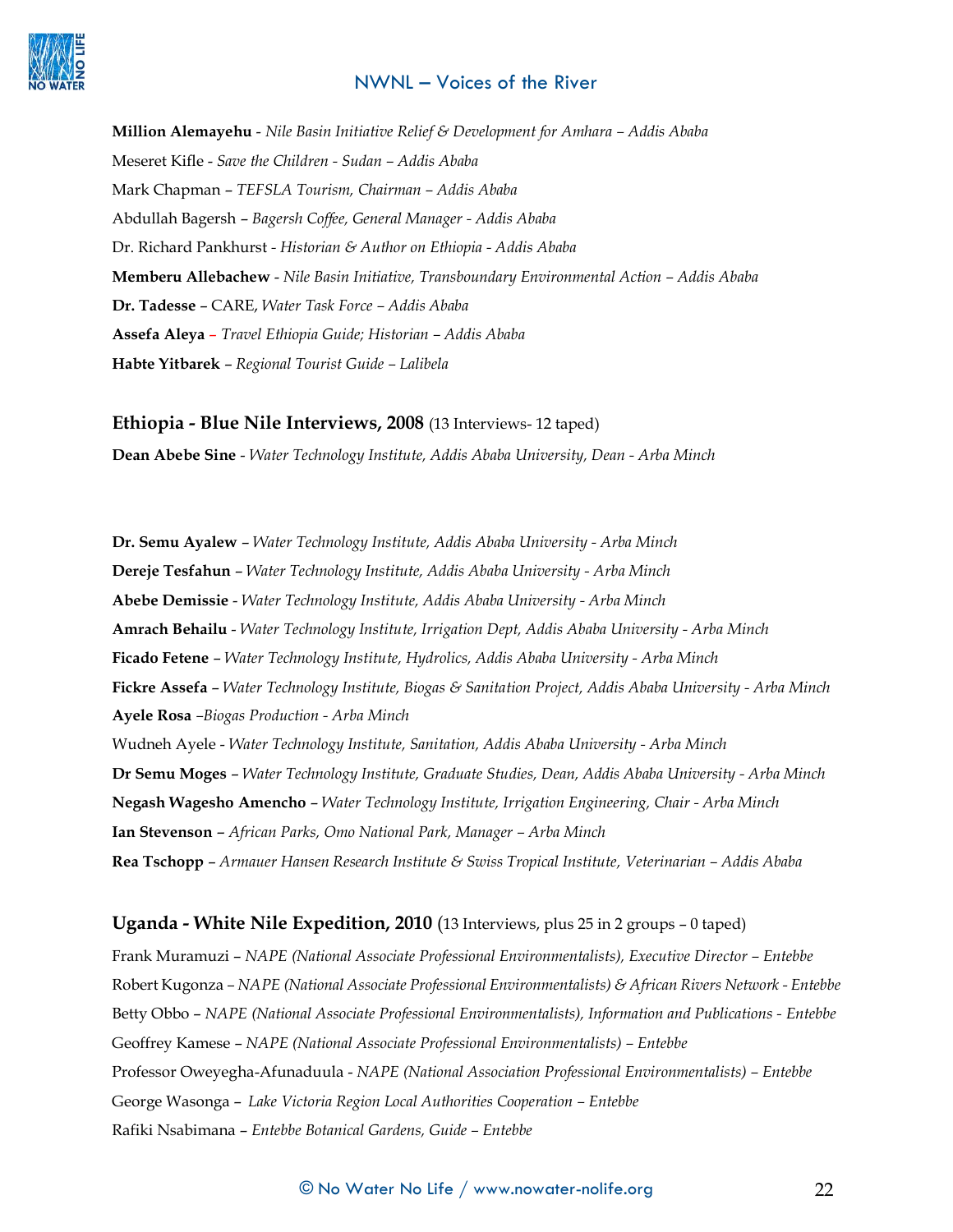

Moses Masiko – *Entebbe Botanical Gardens, Visitor - Entebbe* Ben Musisi - *Classic Africa, Uganda Tourist Guide, Entebbe* Caleb Kabahweza – *Bwindi Impenetrable National Park, Trekking Porter – Bwindi Impenetrable Forest* Gad Kanyangyeyo - *Bwindi National Park, Gorilla & Rainforest Guide - Bwindi Impenetrable Forest* Faustino - *Kidepo National Park, Karamajong Chief - Karamoja* Robert Toro *–NAPE (National Assoc. of Professional Environmentalists) & ECOVIC, Community >iaison - Jinga* [Plus, 25 Community Residents *- 15 in Naminya (near Jinga) and 10 in Malindia, including Grace Galiwango (Elected Sub-County Speaker), teachers, farmers, fishermen]*

## **OMO RIVER BASIN / 7 Expeditions**

(42 Interviews – 17 Taped)

**Lake Turkana, Central I., Koobi Fora Expedition - Kenya, 2003** (1 Interview - 0 taped) Halewijn Scheuerman - *Jade Sea Journeys Owner, Explorer, Anthropologist – Lake Turkana, Kenya*

**Omo Valley, L Turkana, Kalacha Oasis – Ethiopia & Kenya, 2005 (**1 Interview - 0 taped) Halewijn Scheuerman - *Jade Sea Journeys Owner, Explorer, Anthropologist - Lower Omo Valley, Ethiopia*

**Lower Omo River Basin in Flood Expedition - Ethiopia, 2007** (4 Interviews - 4 taped) **Halewijn Scheuerman** - *Jade Sea Journeys Owner, Explorer, Anthropologist - Lower Omo Valley* **Samarit Mattanovich** - *Travel Ethiopia, Co-owner - Addis Ababa* **Thomas Mattanovich** – *African Explorer, Travel Ethiopia, Co-owner – Addis Ababa* **Tschome Lemma** – *CARE, Omo River Program Manager – Addis Ababa*

**Lower Omo River in Harvest Expedition - Ethiopia, 2008** (2 Interviews - 0 taped)

Kuna - *Hamar Woman, Tourism Assistant - Lumale* Dimeka – *Hamar Woman; Farmer - Turmi*

**ORB Interviews in Nairobi - Kenya, 2012** (6 Interviews - 2 taped)

**Sean Avery** *– Oxford University, Water Resource Associates Ltd. - Nairobi* Joyce Scheuerman Chianda – *Jade Sea Journeys, Manager - Lairobi* Nigel Pavitt - *Kenyan Author, Historian, Photographer – Nairobi* **Dr. Dino Martins** – *Turkana Basin Institute, entomologist – Nairobi*

© No Water No Life / www.nowater-nolife.org 23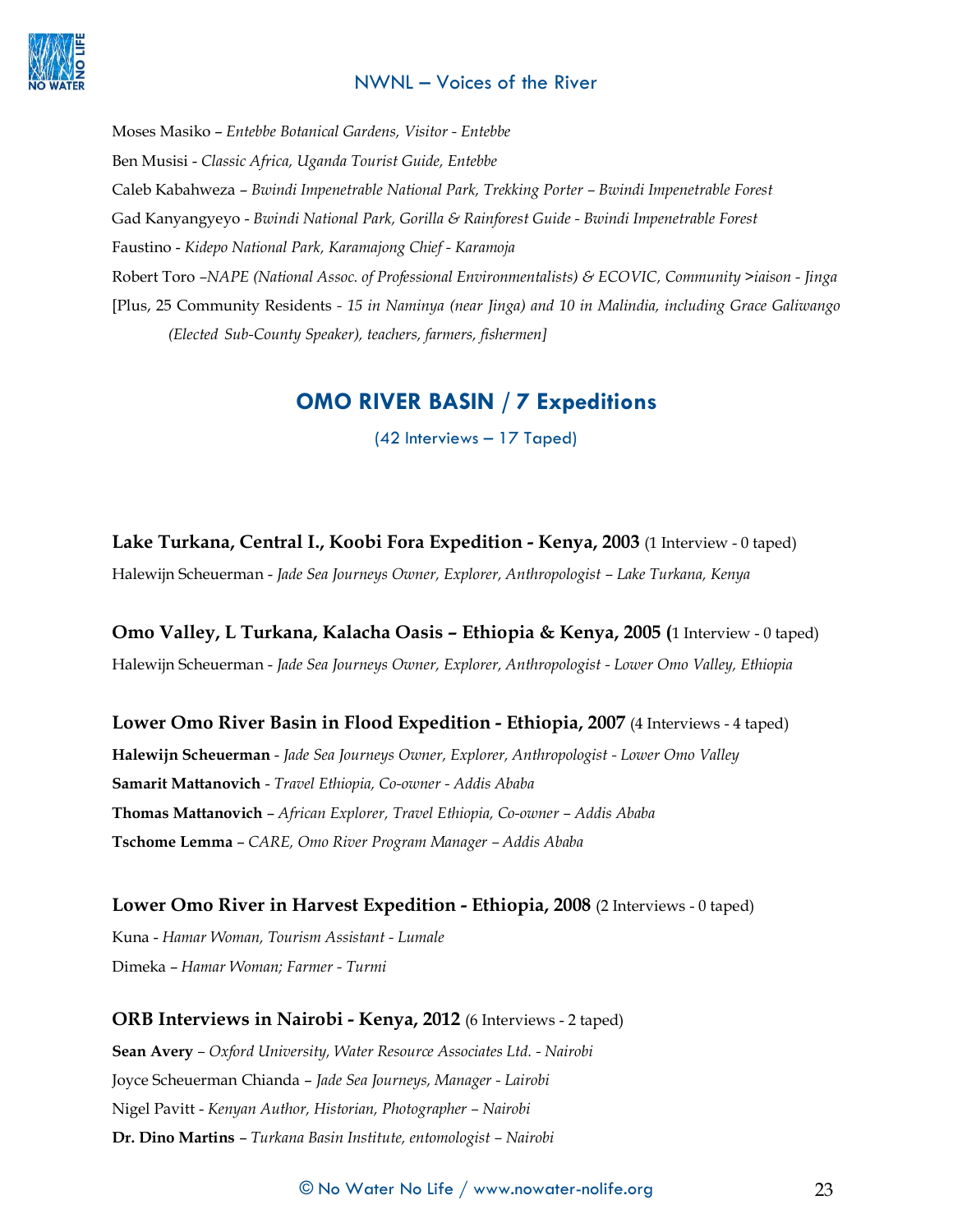

Rupert Watson – *former Mara Conservancy Lawyer; Naturalist, Author and Fisherman – Nairobi* Louise Leakey – *Turkana Basin Institute, Paleo-archeologist – Nairobi*

## **Lake Turkana Expedition, Kenya, 2013** (26 Interviews – 10 taped)

Kim Edmunds - *Film Editor, Safari Guide -Nairobi*  Patricia Robertson - *former Turkana Resident and Safari Guide – Nairobi* **James Robertson**- *Ker & Downey Safaris, Chairman; Conservationist - Nairobi, Kenya* Dr. Julia Church - *Marine Biologist – Nairobi* Nigel Pavitt - *Kenyan Author, Historian, Photographer – Nairobi* Tim Tucker – *Kenya Safari Guide – Nairobi* Nick Blundell Brown - *African Medical & Research Foundation [AMREF], Editor – Nairobi* Rupert Watson – *former Mara Conservancy Lawyer; Naturalist, Author and Fisherman – Nairobi* **Rolf Gloor** – *CABESI, Project Leader & Biologist - Kapenguria* **Agnetta Jeptoo** - *Maraquet College, Graduate - Kapenguria* **Sylvia Melcase** – *CABESI Staff* - *Kapenguria* **Paul Losute** – *CABESI, Assistant Project Leader - Kapenguria* **Mercy Kiyapyap** – *CABESI, Assistant Project Director - Kapenguria* **Billy Kapua** – *Friends of Lake Turkana, Assistantt Program Leader - Lodwar*  David Aleri –*Turkwel Village, Chief – Lodwar* Helen Amanikor - *Turkana Shopkeeper – Kalokol* Leah Akaru – *Women Depending on Fishing, Member – Kalokol* James Wamwara - *Kenya Wildlife Service Guard – Central Island of Lake Turkana* Peter Marak - *BGP Seismic Exploration - Eliye Springs* Nakala Korobe - *Turkana Youth – Eliye Springs* Paul Eragae – *Resident – Kenya Oil* Mary Ainong – *Resident – Kenya Oil* **Ikal Angelei** *- Friends of Lake Turkana, Chair - Lodwar* Rupert Watson – *former Mara Conservancy Lawyer; Naturalist, Author and Fisherman – Nairobi* **Solomon Adegu** *- Turkana Guide - Eliye Springs* **Charles Ekai** - *Eliye Springs Branch Management Unit, Chairman – Eliye Springs*

#### **Lake Turkana Expedition, 2018** (2 Interviews - 1 taped)

Njoka Chianda – *Geologist – Lake Turkana*

**Joyce Chianda Scheuerman** – *Jade Sea Journeys & Lobolo Camp, Owner - Lake Turkana*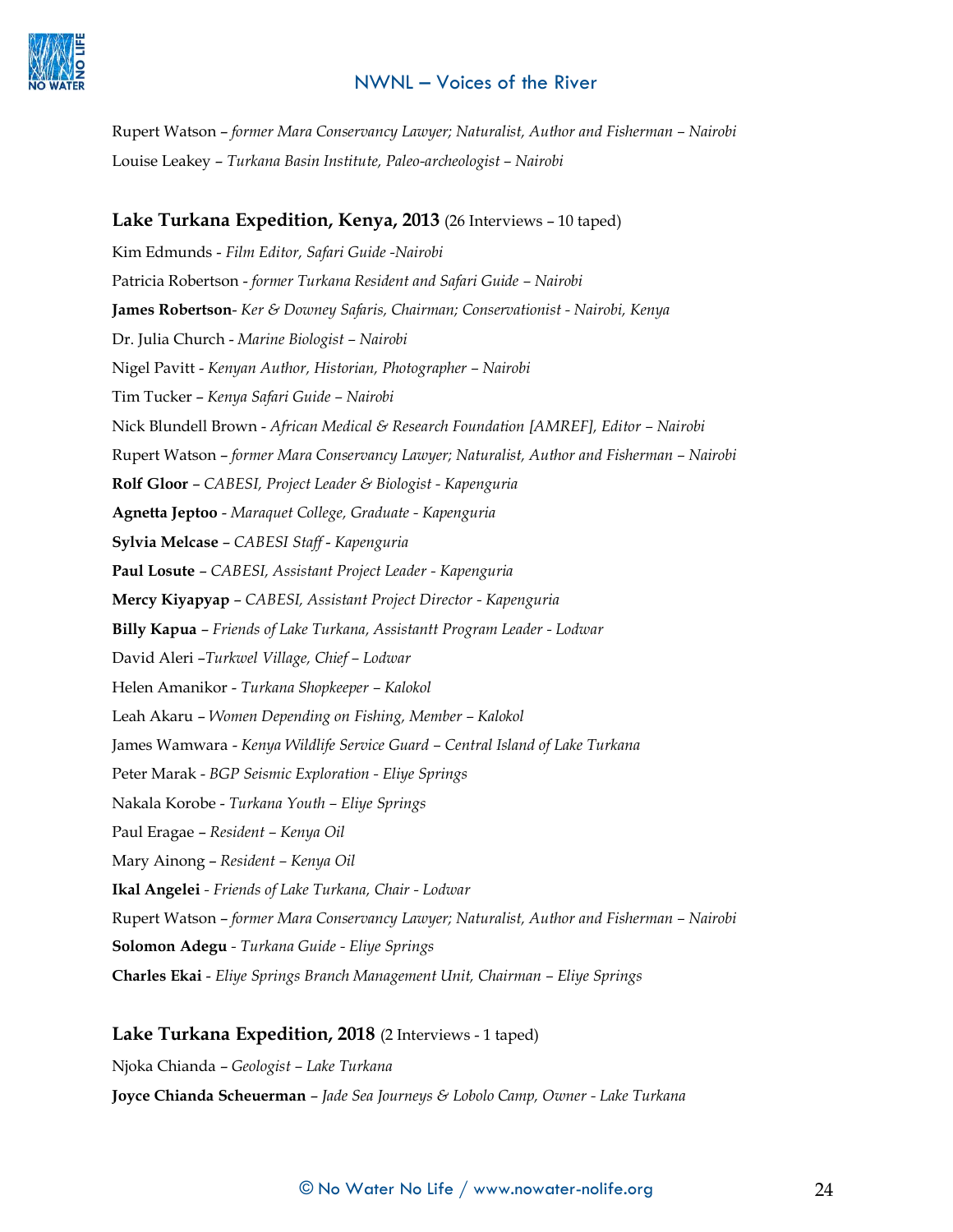

## **MARA RIVER BASIN / 8 Expeditions**

(158 Interviews – 40 Taped)

#### **Mau Forest to L Victoria Expedition, 2009** (37 Interviews - 19 taped)

Tari Wako – *Ker & Downey, Driver Guide – Nairobi, Kenya* Nigel Pavitt – *Mara Conservancy, Chair; Author, Photographer - Nairobi, Kenya* **James Robertson** - *Ker & Downey Safaris, Chairman; Conservationist - Nairobi, Kenya* **Andrew Nightingale -** *Film-maker, Mau Forest Farmer & Conservationist – Njoro, Kenya* **Jacob Mwanduka** - *Friends of the Mau Forest [FOMAWA] - Njoro, Kenya*

Peter White – *Charter Pilot - Njoro, Kenya* **Martin Gathoga** - *Small-scale Farmer – Elburgon, Kenya* **Rose Kipsiget** - *Ogiek-Mariashoni Primary School, Headmistress – Mariashoni, Kenya* **Joseph Lokorio** - *Ogiek-Mariashoni Primary School Teacher – Mariashoni, Kenya* **Frederick Chege Wdogo** – *Kiratu Sawmill, Director - Elburgon, Kenya* **Simon C. Ngugi** – *Kiratu Sawmill, Manager - Elburgon, Kenya* **Tarquin Wood** - *Commercial Wheat Farmer & Conservationist - Olerai, Kenya* **Johnstone Kimojino** - *Emarti Primary School, Director - Olerai, Kenya* **Hugo Wood** - *Mara River Water Users Assoc. Founder; Commercial Farmer - Mulot, Kenya* **Ron Beaton** –*Koyaki Wilderness Guiding School, Founder; Conservationist – Olare Orok, Kenya* **Wilson Naitoi** *– Maasai Park Ranger; Koyaki Wilderness Guiding School, graduate– Mara Conservancy, Kenya* **Brian Heath** - *Mara Conservancy, CEO – Serena, Maasai Mara National Reserve, Kenya* Amanda Barrett *– Disney Films, Documentary Film Editor - Maasai Mara National Reserve, Kenya* Owen Newman – *Disney Films, Documentary Film-maker - Maasai Mara National Reserve, Kenya* **Amanda Subalusky** – *GLOWS hydrologist – Maasai Mara National Reserve, Kenya* **Chris Dutton** - *GLOWS hydrologist – Maasai Mara National Reserve, Kenya* **Jackson Looseyia** - *Rekero Camp, Co-owner, Wildlife Guide – Maasai Mara National Reserve, Kenya* Joash Romeo - *Driver/guide – Musoma, Tanzania* Katherine Walker - *Angel House Orphanage, Manager – Tarime, Tanzania* Eranga Alois – *Lake Victoria Fisherman – Musoma, Tanzania* Juma Malima– *Lake Victoria Fisherman – Musoma, Tanzania* Samson Gesase – *Lake Victoria Co-operative Farmer – Musoma, Tanzania* Charles Kaare - *Nyarusurya Fish Market and BMU, Chair – Musoma, Tanzania*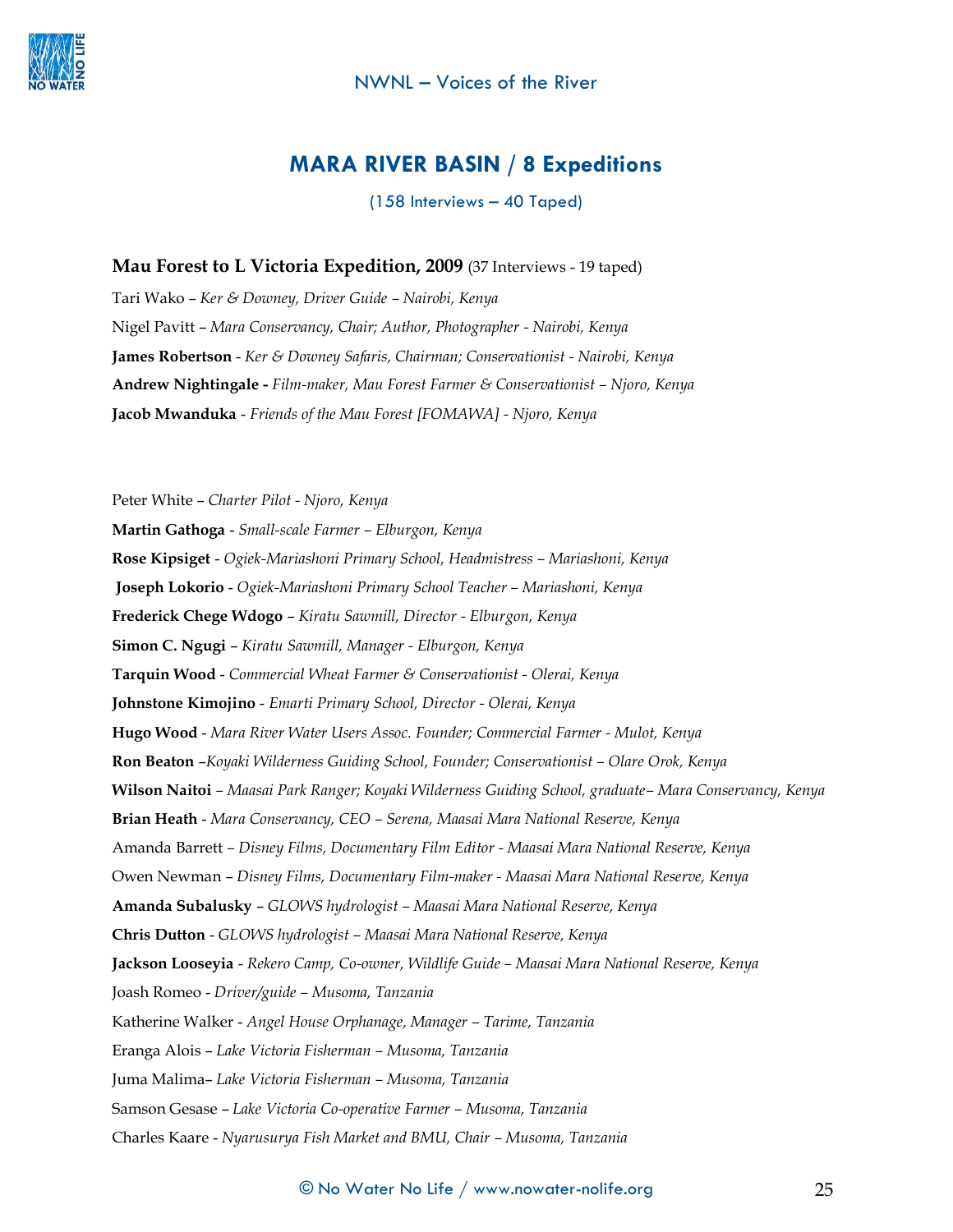

Abdallah Maiga – *Nyarusurya Fish Market and BMU, Secretary – Musoma, Tanzania* Bjorn Horath – *Swedish Cooperative Center, L. Victoria Development Program, Manager – Musoma, Tanzania* **William Kasanga** – *World Wildlife Fund, Mara River Program, Project Executive – Musoma, Tanzania* **Joseph Terer** – *NELSAP/ Mara River Basin, Project Manager – Musoma, Tanzania* William Deed – *Mara Conservancy, Assistant to CEO – Maasai Mara National Reserve* Jeffrey Gettleman - *New York Times, East Africa Bureau Chief – Nairobi* Martin Forster - *Mara Conservancy Board, Chairman – Nairobi*  Michael Wamithi – *Kenya Wildlife Trust, CEO; former Kenya Wildlife Service, Chairman – Nairobi* **Christian Lambrechts** – *UNEP's Mau Forest Task Force, Director - Nairobi*

#### **Mara Conservancy Expedition, Kenya, 2010** (13 Interviews - 0 taped)

James Robertson - *Chairman - Ker & Downey Safaris; Conservationist - Nairobi, Kenya* Daphne Sheldrick – *Sheldrick Wildlife Trust, FoundingDirector – Nairobi, Kenya* Kim Edmunds – *Film Editor and Wildlife Guide – Nairobi Kenya* Will Deed – *Mara Conservancy, Assistant to CEO – Maasai Mara National Reserve* Amanda Barrett *– Disney Films, Documentary Film Editor - Maasai Mara National Reserve* Owen Newman *– Disney Films, Documentary Film-maker - Maasai Mara National Reserve*

Amanda Subulasky– *GLOWS, Hydrologist – Maasai Mara National Reserve* Chris Dutton – *GLOWS, Hydrologist – Maasai Mara National Reserve* Martin Forster - *CMC Motors, Chair; Mara Conservancy Board, Chair – Nairobi* Allan Earnshaw - *Mau Forest Private Sector Committee, Chair; Kenya Wildlife Trust, Chair - Nairobi* Mike Rainy –*Amboseli National Park, Ol Kanjau Camp, Co-owner – Kajiado* Judy Rainy –*Amboseli National Park, Ol Kanjau Camp. Co-owner – Kajiado* Robert Marai *–Mara Conservancy, Maasai Ranger – Maasai Mara National Reserve*

#### **Mau Forest Expedition, Kenya, 2012** (15 Interviews – 3 taped)

Andrew Nightingale - *Film-maker, Mau Forest Farmer & Conservationist – Njoro* **Jacob Mwanduka** – *FOMAWA [Friends of Mau Forest} - Njoro* Alfred Obari – *Small-scale Farmer - Southwestern Mau Forest*  David Cherruiyot - *Siano Primary Teacher*– *Siano, Mau Forest* Joseph Koech - *Siano Primary Teacher*– *Siano, Mau Forest* Peter McCarter - *Kenya Forest Conservation Project, Historian of Ogiek Tribe – Njoro* Anthony Siete – *Ogiek with FOMAWA – Mau Forest*

#### $\copyright$  No Water No Life  $/$  www.nowater-nolife.org  $26$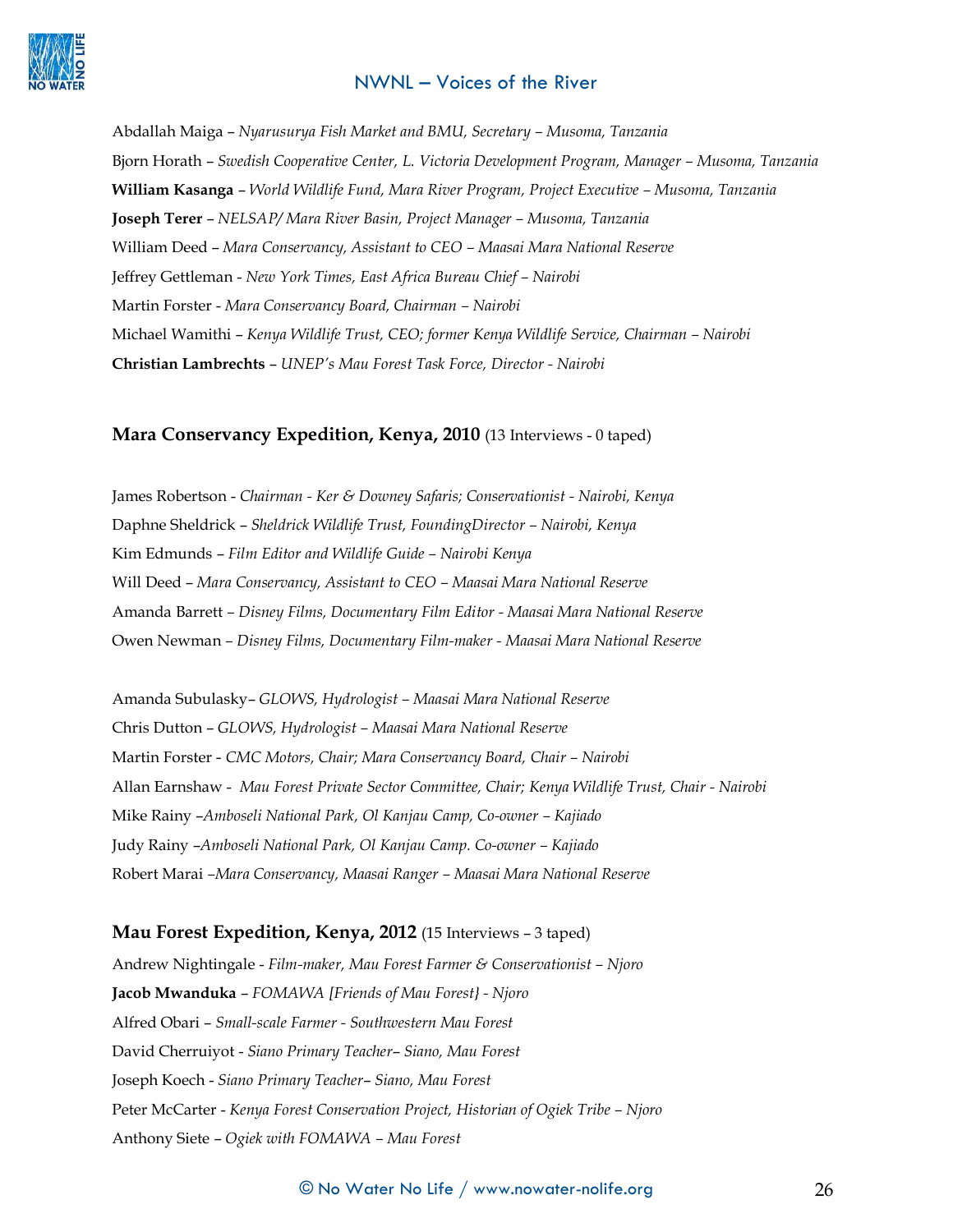

Cindy Voorspuy - *Deloraine Farm, Owner – Njoro*  3 Deloraine Farm Rangers *- Njoro* Tony Church – *Safaris Unlimited, Owner; Emburu Forest, Resident – Nairobi* Ian Robertson – *Kisimu Farm, Former Manager – Portugal* **Rupert Watson** – *former Mara Conservancy Lawyer; Naturalist, Author and Fisherman – Nairobi* **Colin Church** - *Rhino Ark, Chairman – Nairobi*

#### **Mara Conservancy / Rekero Expedition, Kenya, 2012** (18 Interviews - 0 taped)

Allan Earnshaw - *Mau Forest Private Sector Committee, Chair; Ker & Downey Chair - Nairobi* Nigel Pavitt – *Former Mara Conservancy Chair, Author (Turkana, et al) & Photographer – Nairobi* Pat Awori - *Kenya Wildlife Service [KWS]*, *Board Member – Nairobi* Asuka Takita – *Mara Conservancy, Veterinarian – Maasai Mara National Reserve* Johnny Baxendale - *Safari guide, Conservationist – Nairobi*  Dame Daphne Sheldrick - *David Sheldrick Wildlife Trust, Chair – Nairobi*  Michael Wamithi, *Kenya Wildlife Service [KWS], former Director; Kenya Wildlife Trust, Director - Nairobi* Martin Forster - *CMC Motors, Chair; Mara Conservancy Board, Chair – Nairobi*  Mike Rainy – *Amboseli National Park, Ol Kanjau Camp, Co-owner – Nairobi* Judy Rainy – *Amboseli National Park, Ol Kanjau Camp. Co-owner – Nairobi* Brian Heath - Mara *Conservancy, CEO – Maasai Mara National Reserve, Kenya*

Jackson Looseyia – *Koiyaki Wilderness School, Co-founder, Asilia, Camp Mg.r– Maasai Mara National Reserve* Adam Steiner – *UNEP, Executive Director- UNEP World Headquarters* Kuki Gallman - *Global Peace Initiative for Women, Chair - UNEP World Headquarters* Corneille Ewango –*Global Peace Initiative for Women, Botanist & Ecologist - UNEP World Headquarters* Bhante Buddharakita - *Global Peace Initiative for Women, Ugandan speaker - UNEP World Headquarters* Joan Chittister -*Global Peace Initiative for Women, Speaker - UNEP World Headquarters* Sraddhalu Ranad - *Global Peace Initiative for Women, Speaker - UNEP World Headquarters*

#### **MaRB Interviews in Nairobi, 2013** (4 Interviews - 4 taped)

**Paul Adino** *– Gardener – Nairobi* **Colin Church** - *Rhino Ark, Chairman – Nairobi* **Dr. Abigail Church** - *Geologist – Nairobi*  **Christian Lambrechts** – *UNEP; Mau Forest Task Force, Director – Nairobi*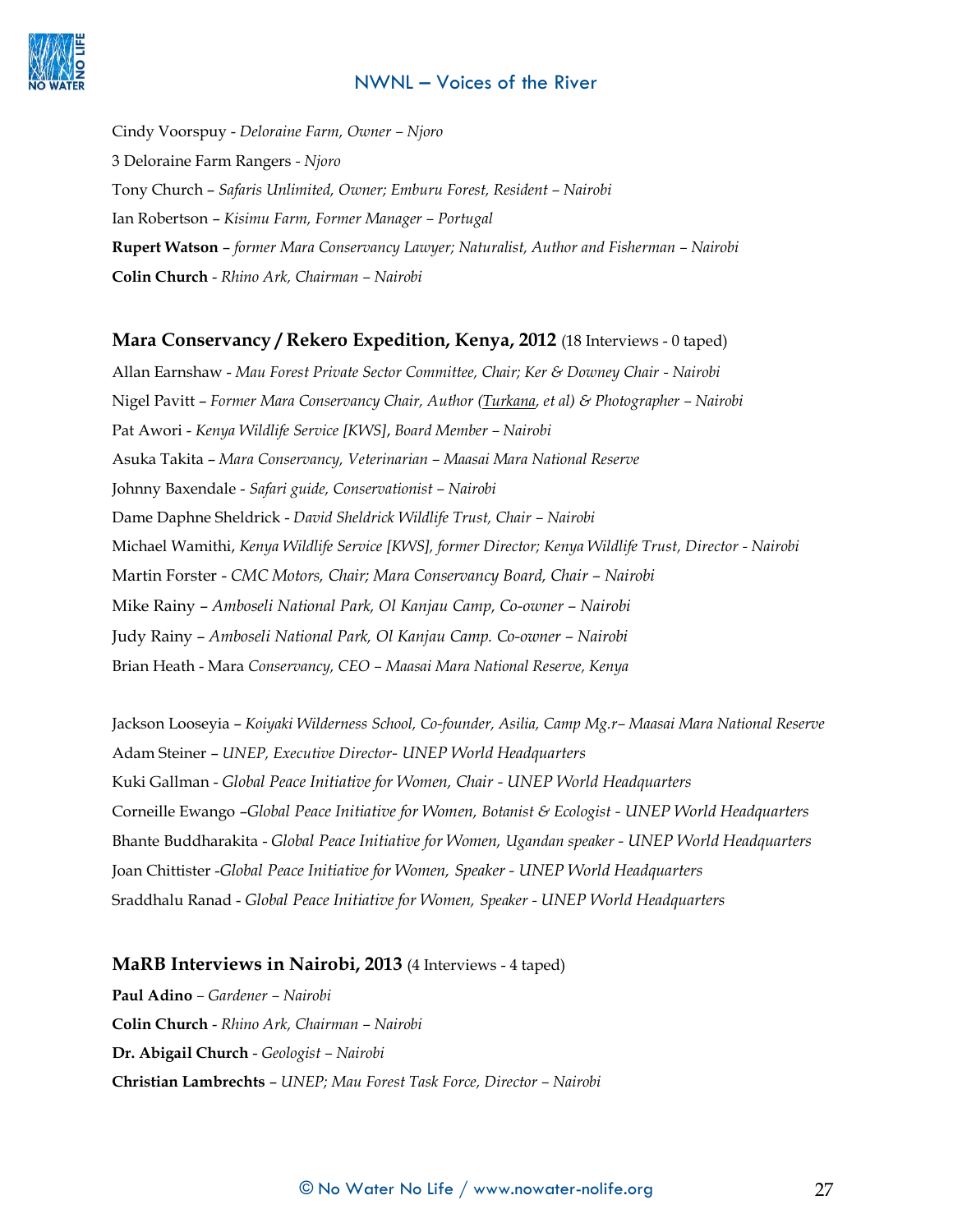

#### **Mara Conservancy Expedition, 2015** (11 Interviews - 3 taped)

Nigel Pavitt - *Mara Conservancy Board, Former Chair; Author (Ethiopia's Churches, et al) - Nairobi* Allan Earnshaw – *Kenya Wildlife Trust, Director – Nairobi*  Brian Heath – *Mara Conservancy, CEO - Maasai Mara National Reserve* Paul – *Serena Hotel, Manager - Maasai Mara National Reserve* **Wilson Naitoi** – *Angama Lodge, Wilderness Guide - Maasai Mara National Reserve* **Daniel Ole Nalepu** – *Maasai Guide - Mara Conservancy* **Emmanuel Ngatuny Kishoyian** – *Mara Serena Lodge Driver/Guide – Mara Conservancy, Serena* Amanda Subalasky - *GLOWS Hydrologist – Mara Conservancy, Serena, Kenya* Chris Dutton - *GLOWS Hydrologist – Mara Conservancy, Serena, Kenya* Rupert Watson – former Mara *Conservancy Lawyer; Naturalist, Author and Fisherman – Nairobi* Colin Church – *Rhino Ark, Chairman – Nairobi*

#### **Mau Forest - Kickstart Agriculture Expedition, Kenya, 2016** (16 Interviews - 0 taped)

John Kihia – *Kickstart International, Kenyan Director - Nairobi* Judy Heljeberg – *Kickstart International, Fundraiser and Marketing Manager - Nairobi* Njeri Mbugua – *Kickstart International, Office Manager - Nairobi* Anne Kosciei – *Kickstart, Rift Valley, Manager - Nairobi* Mary Wangari – *Kickstart, small-scale Kikuyu farmer - Mai Mahiu*

Elijah Kimenia – *former Nairobi City Council Employee, Kikuyu Farmer – Mai Mahiu* Lydiah Wangari - *Kikuyu Farmer – Mai Mahiu* Peter Kihui Mindu – *Cabbage Farmer – Dondori* Grace W. Wacira – *Cabbage Farmer – Dondori* Penina W. Kihiu – *Cabbage Farmer – Dondori*  David Ndungu - *Farmer* - *Saba Saba* Nathan Langat – *Kalanjin Farmer - Slopes of SE Mau Forest above Nakuru* Jane Langat *- Kalanjin Farmer - Slopes of SE Mau Forest above Nakuru* Rupert Watson – *former Mara Conservancy Lawyer; Naturalist, Author and Fisherman – Nairobi* Nigel Pavitt – *Mara Conservancy Board, Former Chairman; Author (Ethiopia's Churches, et al) - Nairobi* Allan Earnshaw – *Kenya Wildlife Trust, Chairman – Nairobi*

#### **Mara Conservancy - Kenya, 2018** (44 Interviews – 11 taped)

Ken Coe – *The Nature Conservancy, Board Member; Photographer – Connecticut, USA*

## © No Water No Life / www.nowater-nolife.org 28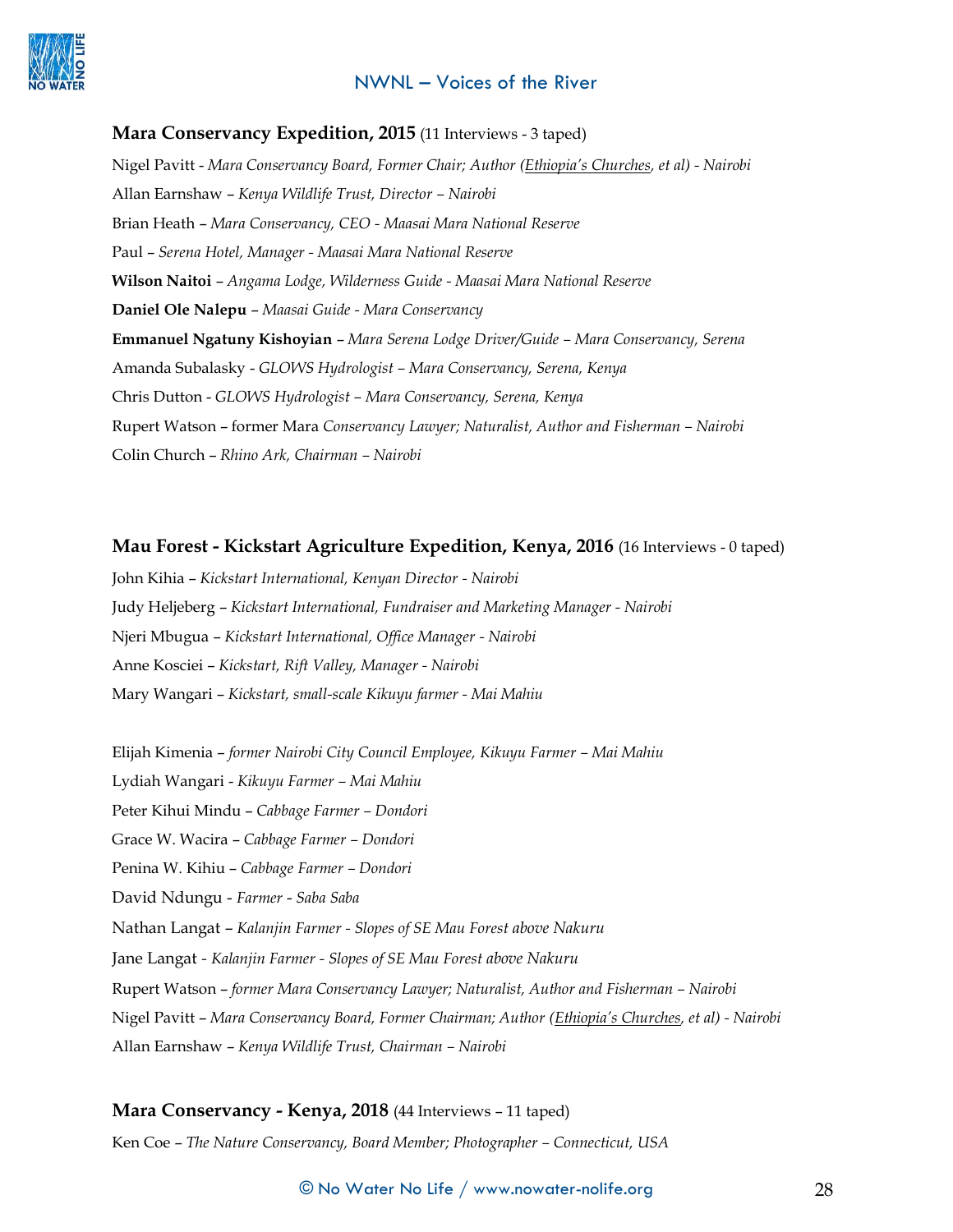

James Robertson – *Mara Conservancy, Board Member; Ker & Downey, Chairman - Nairobi* **Mike Prettejohn –** *Bongo Surveillance Project, Director – Sangare Hills, Nyeri*  Jessica and Henry Henley *– Sangare Conservancy Residents, Tourist Guide – Sangare Conservancy* **Dr. Malte Sommerlatte** – *Ragati Conservancy, Co-Director; Forester* – *Naro Moru* **Brenden Hill** – *Ragati Conservancy, Co-Director – Nanyuki* **Christian Lambrechts** – *Rhino Ark, Chairman –- Nairobi* **Peter Munge Kareoke** – *Mau Forest Ranger & Bongo Tracker – Sangare Conservancy* Paul Karanga – *Taxi Driver - Nyeri* Kuki Gallman – *Conservationist, Author (I Dreamed of Africa) – Nairobi*  Angus Douglas-Hamilton – *Sakata East Africa, GMO Seed Distribution - Nairobi* Brian Heath – *Maasai Mara National Reserve, Chairman – Mara Conservancy* **Albert Beggs** - *Mara Conservancy, Tourist Warden – Mara Conservancy* Sue Stolberg – *Conservationist, Author (An Intimate View of Ruaha National Park) – Nairobi* Rob Glen – *Sculptor; Ruaha National Park, Resident – Ruaha NP, Tanzania* Nick Lapham *– Kenya Wildlife Trust Board, Member – Nairobi* Tim Tucker – *Kenya Safari Guide – Nairobi* Nick Blundell Brown - *African Medical & Research Foundation [AMREF], Editor – Nairobi* Chris Flatt *– Bush Homes, Director – Nairobi*  Allan Earnshaw – *Kenya Wildlife Trust, Chairman – Nairobi* Steve Turner – *Origins Travel Company, Owner***;** *Ethiopia and Central African Guide - Nairobi* **Meyasi Mollel** *– Serengeti Preservation Foundation, Chairman, Tanzanian Maasai – Nairobi* Irene Amoke – *Kenya Wildlife Trust – Nairobi* **Lena Munge** – *Narok County Council, Elected Representative; former Banker - Nairobi*  Stephen Katua - *National Environmental Management Authority [NEMA] – Nairobi*  Daniel Sopia – *Kenya Wildlife Trust - Nairobi*  Gordon Mumbo – *Sustainable Water Partnership – Nairobi* Colin Apse – *The Nature Conservancy, East Africa Science Department – Nairobi*  Fred Kihara – *The Nature Conservancy – Nairobi* Julius Kamau – *East African Wildlife Society, Executive Director – Nairobi*  Nigel Hunter – *East African Wildlife Society, Former Chairman, Soysambu Conservancy – Nairobi* William Ojwang' – *World Wildlife Foundation – Nairobi* Polycarp Ngoje - *Sustainable Watershed Partnership [SWP]– Maasai Mara*  Ingrid deLoof – *MAMASE / IHE-Delft, Director- Nairobi* Anne Lilande – *MAMASE / IHE-Delft, Assistant Director - Nairobi* Delta Willis – *Author (The Hominid Gang*) & *Swara Magazine, Editor – Nairobi*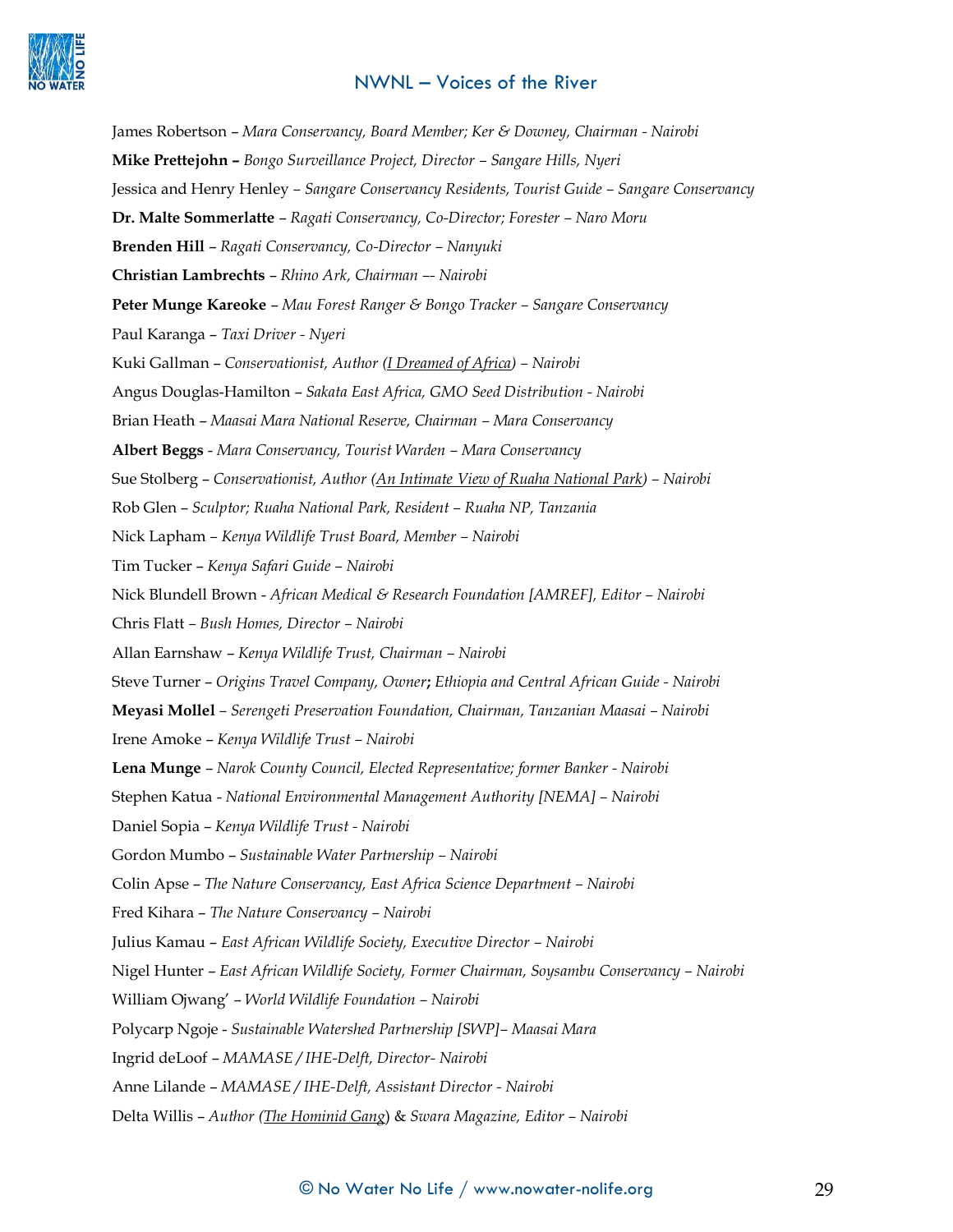

**Shadrack Cheriuyot** – *Professional Chef - Nairobi* **Jane Nyambura** – *Caretaker - Nairobi* Joseph Ngau – *Taxi Driver – Nairobi* **Mr. Kamante** – *Driver Guide, Mara Conservancy – Maasai Mara National Reserve* Emmanuel Kishoyian – *Serena Hotel, Driver-Guide – Mara Conservancy* Buzz Robertson – *Commercial Farmer – Naivasha* Rebecca Summers – *Mt Kenya Trust, Editor – Nairobi* 

# **SPOTLIGHTS**

# **CA DROUGHT SPOTLIGHT / 6 Expeditions**

69 Interviews – 68 Taped

## **#1: Delta; Sacramento & San Joaquin Basins, CA, Mar 2014** (4 Interviews - 4 taped)

**Suzie Dawley** – *Colusa County Farm Bureau, Environmental Health Specialist – Colusa*  **Kent Johanns** – *Colusa County, Associate Planner - Colusa*  **Jeff Brown** – *Grape Farmer – Vernalis*  **Howard Berman** – *San Luis Reservoir, Dept Water Resources, Visitor Center Guide – Los Banos*

## **#2: San Joaquin Valley, CA, Nov 2014** (11 Interviews - 10 taped)

**Greg Morris** – *Photographer – Folsom* **Kim Forrest** - *San Luis NWR, Manager – Los Banos* **Norma Mastin** - *Central Valley Camera Club, Former Chair - Madera* **Robert Silva** – *Mendota, Mayor – Mendota* **Robert "Gerry" Hixson -** *Almond and Citrus Farmer – Reedley* **Vaibhar Patel** – *Innkeeper – Reedley* **Elvah, Beltran** – *Community Advisor - East Porterville* **Fred Beltran** – *Water Distribution Site, Manager - East Porterville* **Freddie Beltran** – *Water Distribution Site, Assistant Manager - East Porterville* Cheryl Perine - *Water Distribution Site, Manager - East Porterville*

## **#3: Mohave Desert & Colorado River, CA, Aug 2015** (0 Interviews)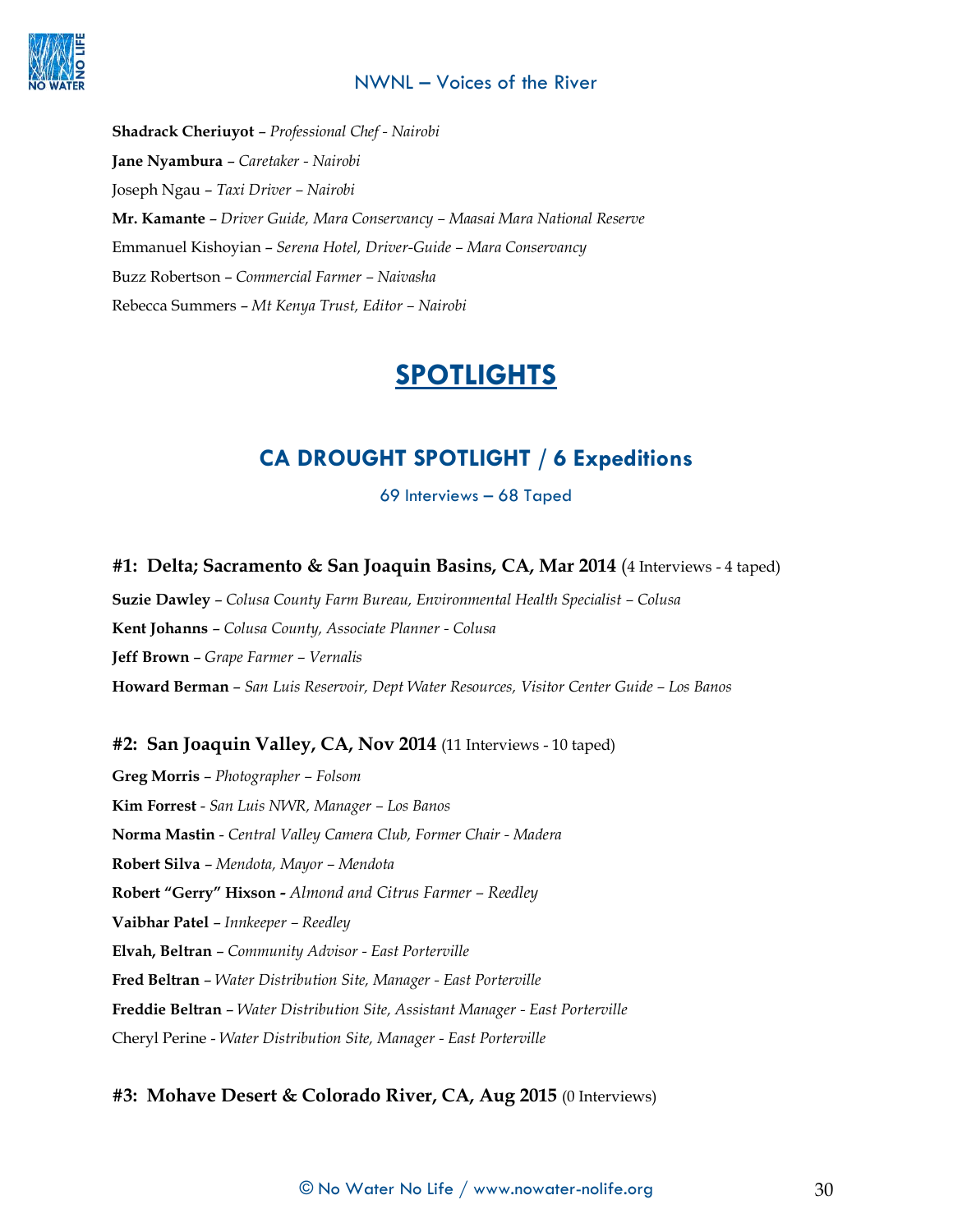

## **#4 Lake Cachuma, Coastal Estuaries, San Joaquin River, CA, March 2016** (0 Interviews)

**#5: Coastal Estuaries & Sacramento Delta, CA / SEJ, Sept 2016** (33 Interviews - 33 taped)

**Park Ranger** *– Sea Otter and Kelp Cycle, Specialist - Morro Bay* **Chris Mailes –** *City of Santa Barbara Fire Department, Fire Fighter in Soberanes Fire – Big Sur* **Governor Pat Brown –** *California Governor - SEJ, Sacramento* **Brett Walton** *– Journalist & Moderator - SEJ, Sacramento* **Nadine Bailey** *– Family Water Alliance COO - SEJ, Sacramento* **Newsha Ajamai** *- Stanford University, Director of Urban Water Policy - SEJ, Sacramento* **Brian Stranko –** *The Nature Conservancy; CA Water Program. Director - SEJ, Sacramento* **David Pettijohn –** *Los Angeles Department of Water & Power, Director of Water Resources - SEJ, Sacramento* **Ellen Knickmeyer** *– AP Reporter; Clean Water Act, Moderator - SEJ, Sacramento*  **John Duarte** *– Northern CA Agricultural Nursery, Owner - SEJ, Sacramento* **Jan Goldman-Carter** *– National Wildlife Federation - SEJ, Sacramento* **Felicia Marcus** *- State Water Resources Control Board, Chair - SEJ, Sacramento* **Joe Cotruvo** *- WHO & Berkeley consultant, USEPA, Water Division - SEJ, Sacramento* **Tara Moran –** *Water in the West, Stanford Woods Institute for the Environment - SEJ, Sacramento* **Anthony O'Geen –** *U. C. Davis, Resources Specialist - SEJ, Sacramento* **Erik Ringelberg –** *Sigma, Implementation - SEJ, Sacramento* **Alvar Excriva-Bou** *- Public Policy Institute of California, Water Policy Center, Research - SEJ, Sacramento* **Carson Jeffres** *- UC Davis, Center for Watershed Sciences, Researcher - SEJ, Nigiri Project* **Peter Fimrit** *- San Francisco Chronicle, Staff writer - SEJ, Nigiri Project* **Tom Henry –** *The Toledo Blade, Environmental Columnist – SEJ, Sacramento*

**Peter Glick** *- Pacific Institute, Co-founder - SEJ, Sacramento*

**Thomas Harder** *– UC Davis, Groundwater Expert - SEJ, Sacramento*

**Laurel Firestone** *– Community Water Center of CA - SEJ, Sacramento*

**Carson Jeffres** *– Center for Watershed Sciences, Fish Biologist - SEJ, Sacramento, Nigiri Project Tour*

**Doug Carlson** *– CA Department of Water Resources, Public Affairs Office - SEJ, Sacramento*

**Curt Schmuttie** *– USGS, Bay Delta System, former Specialist - SEJ, Tunnel & Delta Tour*

**Lauren Sommer** *- KQED, Science Reporter - SEJ, Tunnel & Delta Tour*

**Ryan Sabalow** *- The Sacramento Bee, Reporter - SEJ, Tunnel &, Delta Tour*

**Karla Nemath** *–CA Natural Resources Agency, Deputy Secretary for Water Policy - SEJ, Tunnel &Delta Tour*

**Jim** *- Delta Project at Banks Pumping Plant - SEJ, Sacramento, Tunnel & Delta Tour*

**Roger Patterson** *– Metropolitan Water District of SoCal, Assistant General Manager - SEJ, Tunnel & Delta Tour*

**Jay Lund -** *UC Davis, Dept of Civil and Environmental Engineering - SEJ, Tunnel & Delta Tour*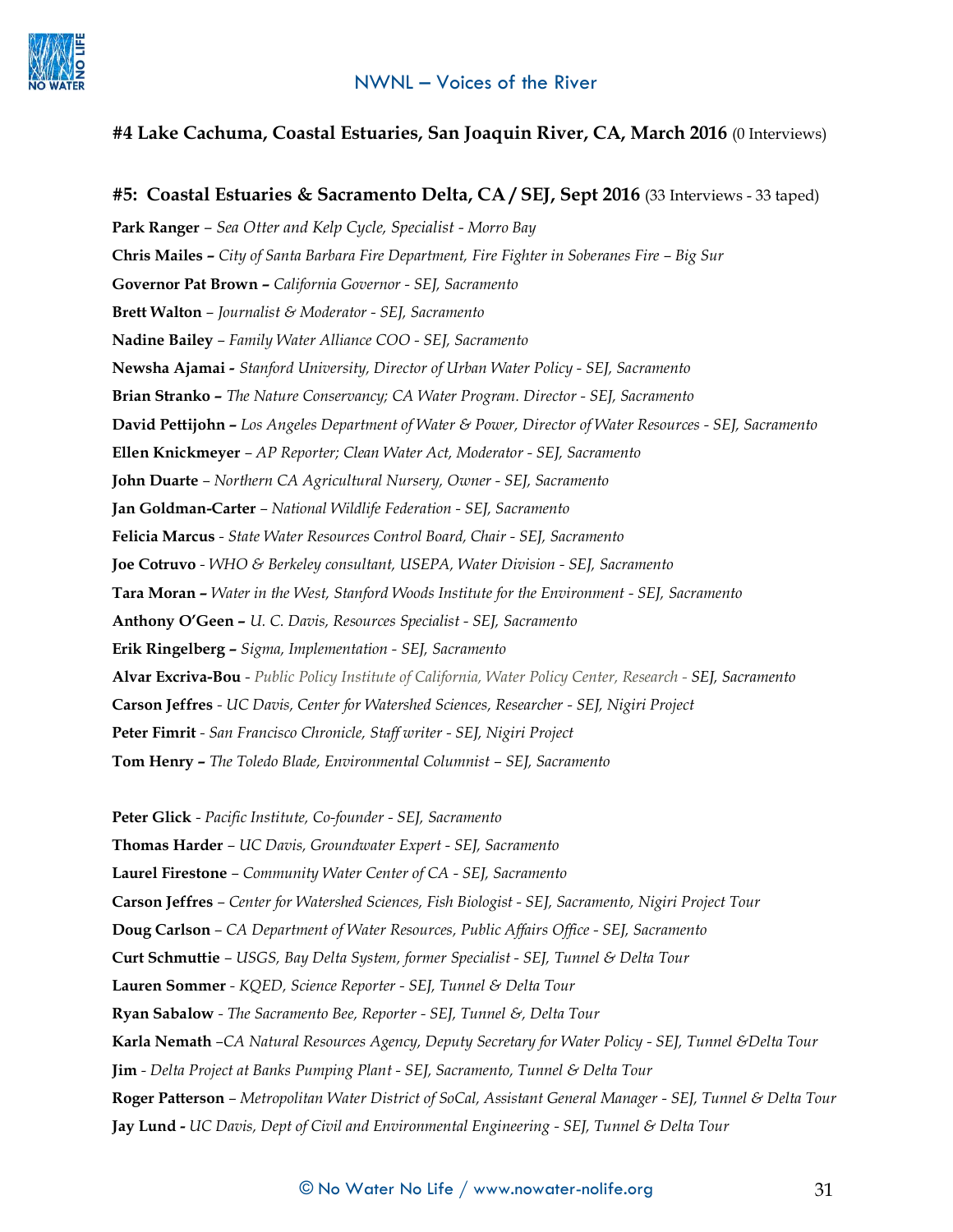

**Kate Poole** *- Natural Resources Defense Council Senior Attorney - SEJ, Tunnel & Delta Tour*

**#6 Sierra Mountains & San Joaquin River Basin, CA Oct 2017** (15 interviews – 15 taped)

**Chad Hanson -** *John Muir Project, Research Ecologist - SEJ, Yosemite NP* **Bill Snyder** – *Retired Forester - SEJ, Yosemite NP* **Scott Gediman** *– Yosemite NPS – SEJ, Yosemite NP* **Linda Mazzu** *- Yosemite - Chief of Resources Management & Science – SEJ, Yosemite NP* **Joe Meyer** *- Resources Mgmt & Science Division, Physical Science, Landscape, Ecology – SEJ Yosemite NP* **Gregor Schuurman** *– Yosemite NPS, Climate Change Adaptation Ecologist – SEJ Yosemite NP* **Zach Bherens** *- NPS Sequoia & Kings Canyon, Public Affairs - SEJ Kings Canyon, Halstead Meadow*  **Nate Stephenson** *- USGS, Research Ecologist - SEJ, Kings Canyon NP* **Koren Nydick** *- Park Service Science Coordinator, Ecologist - SEJ, Kings Canyon NP* **Adrian Dass** *– USGS, Ecologist - SEJ, Kings Canyon NP* **Erik Frenzel** *- Ecologist for Vegetation Management – SEJ, Sequoia NP* **Matt Fagan** *- Sequoia National Park Service - SEJ, Sequoia NP* **Howard Berman -** *San Luis Reservoir, Romero Overlook Visitor Center, Guide - Los Banos CA* **David Favrholdt** – *Part-time Resident* - *Porterville CA* **Matt Murphy –** *USACE Senior Park Ranger – Lake Kaweah Dam, Lemon Cove CA*

#### **#7 Santa Barbara County, CA, 2018** (6 Interviews – 6 taped)

**Marco Farrell** – *Free-lance Reporter, Resident in Montecito Fire-Mudslide, Photographer - Santa Barbara* **Dr. Thomas Dunne** – *UCSB, Bren School, Geomorphologist & Hydrologist - Santa Barbara*  **Rep. Salud Carbajal** – CA-24 *District Congressional Representative - Santa Barbara County* **Eric Peterson** - *Santa Barbara County Fire Chief - Santa Barbara County* **Tom Fayram** - *Santa Barbara County Water Resources, Deputy Director - Santa Barbara County* **Nic Elmquist** -*-Los Padres NFS Warden, Forest Fuels Officer – Santa Barbara County [Plus, Commentary from 10 Montecito Residents, 10 Santa Barbara Residents, 3 Out of Town Visitors]*

# **GREATER AMBOSELI SPOTLIGHT / 2 Expeditions**

(4 Interviews - 0 taped)

**THE CHUYLUS & AMBOSELI NATIONAL PARK, 2012** (2 interviews - 1 taped) **Jeremy Goss** – *Big Life; Ol Donya Wass, Manager – The Chuylus / Greater Amboseli Region, Kenya*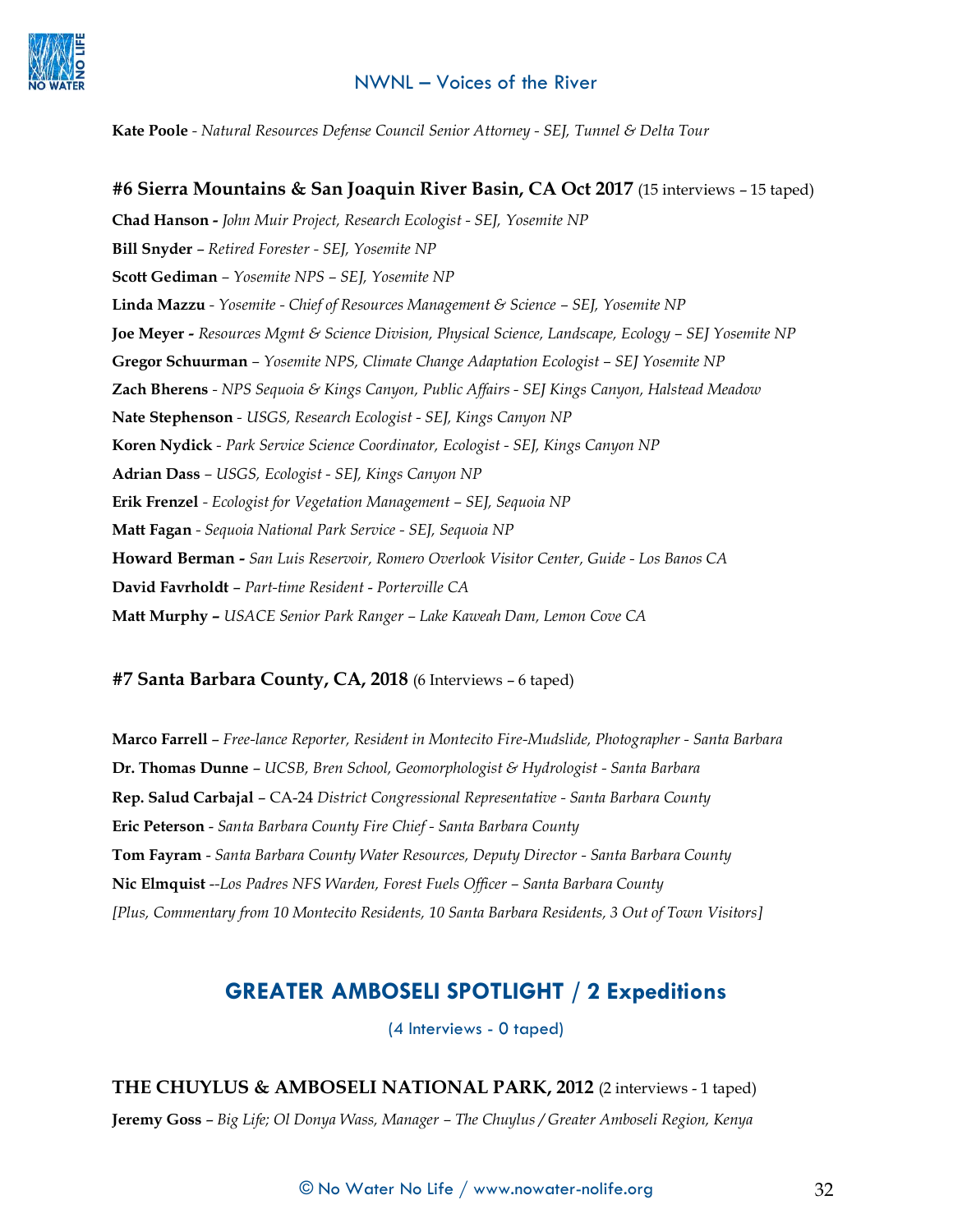

Jonathan Konee - *Ol Donya Wass, Driver-Guide – The Chuylus / Greater Amboseli Region, Kenya*

#### **AMBOSELI NATIONAL PARK**, **2015** (2 interviews - 0 taped)

Tari Wako –*Amboseli National Park, Driver Guide – Greater Amboseli Region* Leyian *– Amboseli National Park, Tortilis Camp Maasai Tour Guide – Greater Amboseli Region*

# **N. INDIA SPOTLIGHT / 1 Expedition**

(3 Interviews – 0 Taped)

**RAJASTHAN & The GANGES RIVER BASIN, 2017** (3 Interviews - 0 taped)

Pradaman Singh – *Chandeleo Garh, Owner - Jodphur District, Rajasthan* Archana Kumar - *Travel Guide, Photographer – New Delhi* Avinash Singh Nathawat *– Government-certified Guide – New Delhi*

## **NON-EXPEDITION INTERVIEWS**

(33 Interviews – 4 Taped)

#### **SIWI Seminar [Swedish Int'l Water Institute], Wash. D.C., 2007** (14 Interviews - 0 taped)

Gunnar Lund – *Swedish Ambassador – Washington D.C.* Dr. Dobranski - *Swedish Secretary of Trade and Development – Washington D.C.* Anders Berntell – *SIWI, Executive Director – Washington D.C.* Sunita Narain – *India Centre for Science and Environment – Washington D.C.* Cecilia Ugaz - *Human Development Report Office, Deputy Director – Washington D.C.* Dr. Roberto Lenton – *Earth Institute, Senior Advisor – Washington D.C.* Dr. Ashbindu Singh – *UNEP Early Warning & Assessment/N. America, Coordinator – Washington D.C.* Andrew Hudson – *UNDP, Water Governance, International Waters Technical Advisor – Washington D.C.* Madeleine Hagg-Liljestrom – *SIDA, World Bank and IMF, Advisor – Washington D.C.* Hilary Benn – *DFiD, Global Initiatives – Washington D.C.* Usha Rao-Monari – *International Finance Corporation, Infrastructure Department, Manager – Washington D.C.* Deane Dray – *Goldman Sachs, Stock Analyst – Washington D.C.* Bjorn von Euler – *ITT Corporation, Corporate Communications, Director – Washington D.C.* Gavin Power – *UN Global Compact – Washington D.C.*